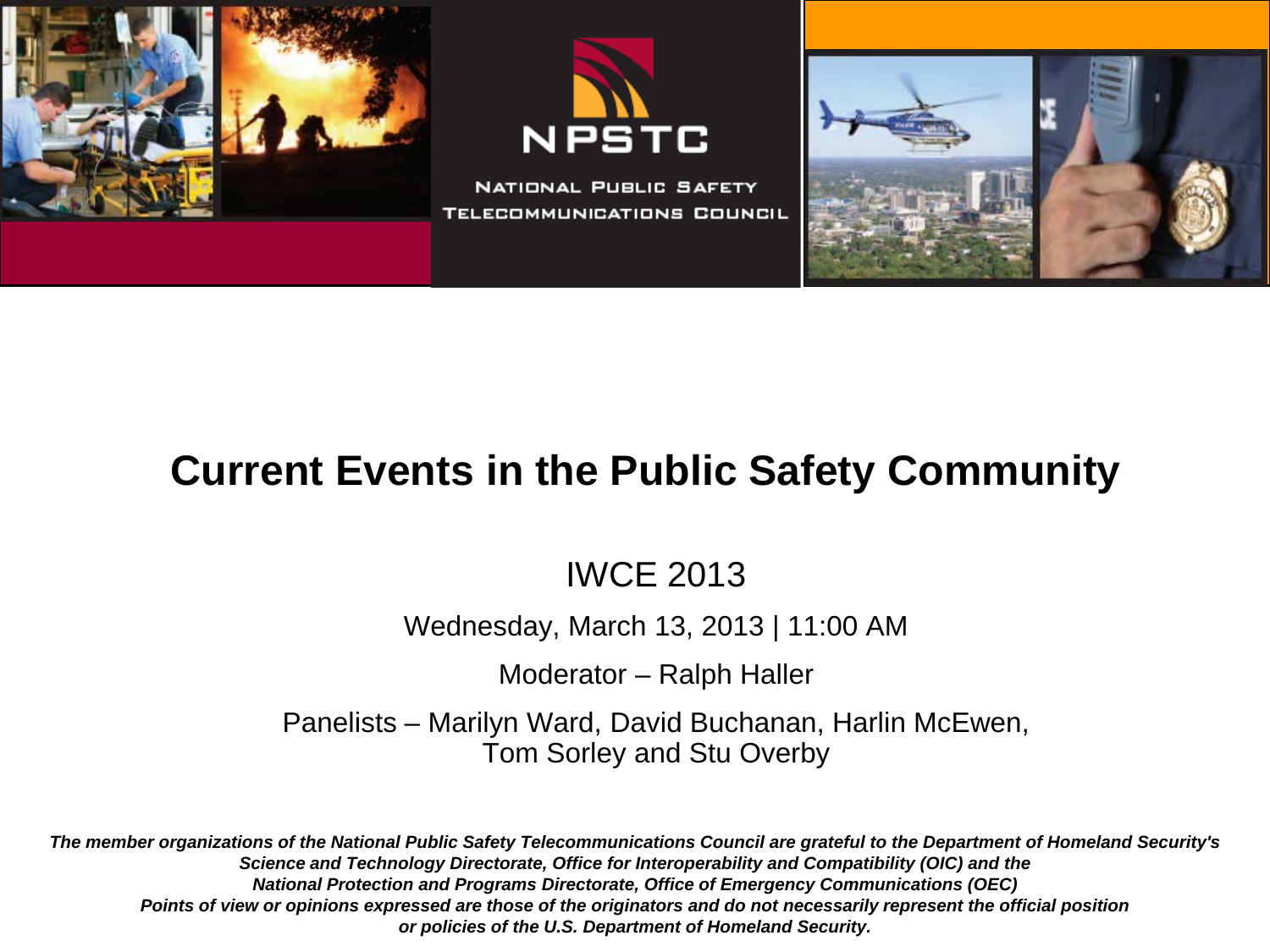





#### **Welcome** Ralph Haller, NPSTC Chairman

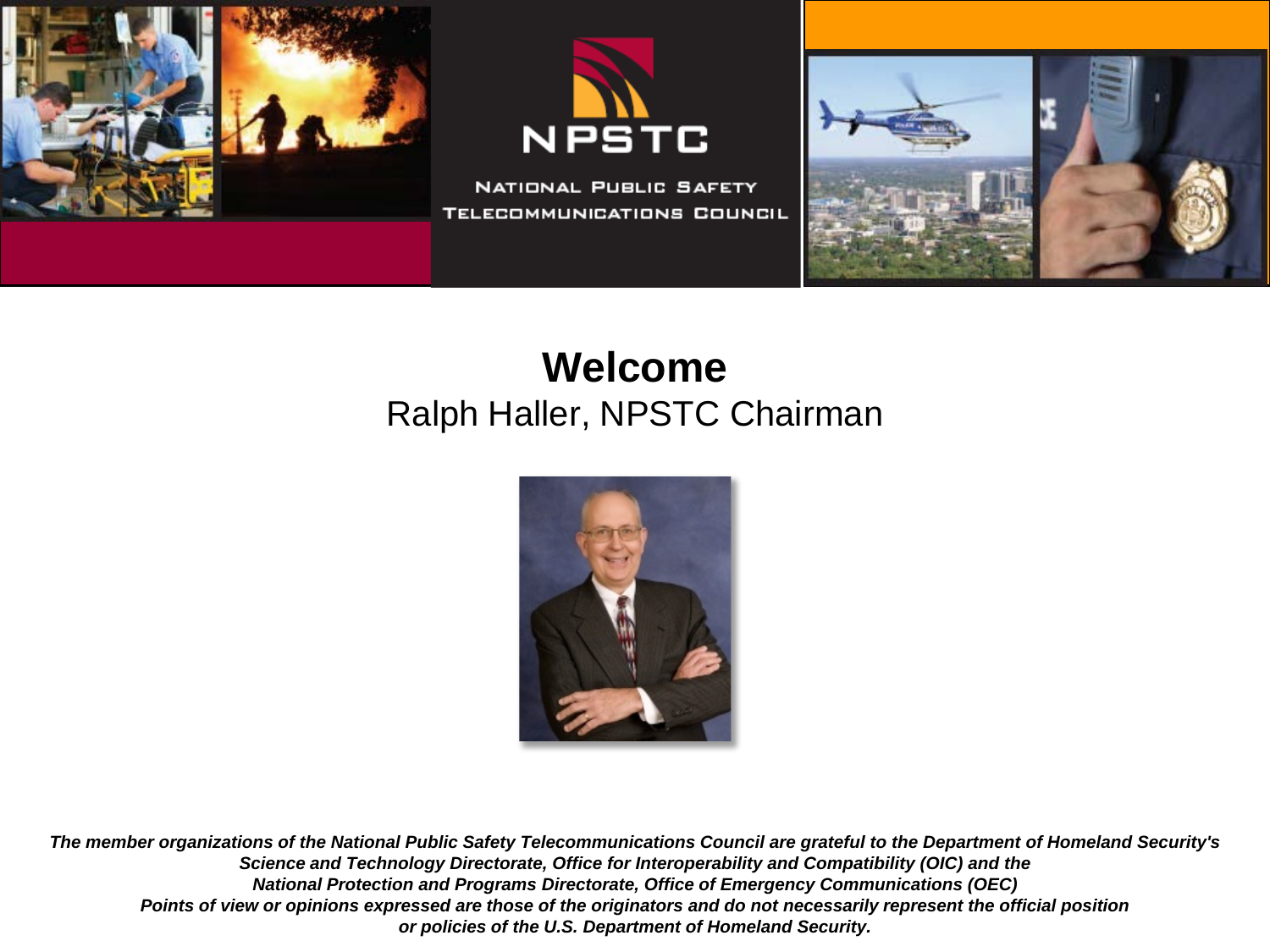

NPSTC is a federation of organizations whose mission is to improve public safety communications and interoperability through collaborative leadership.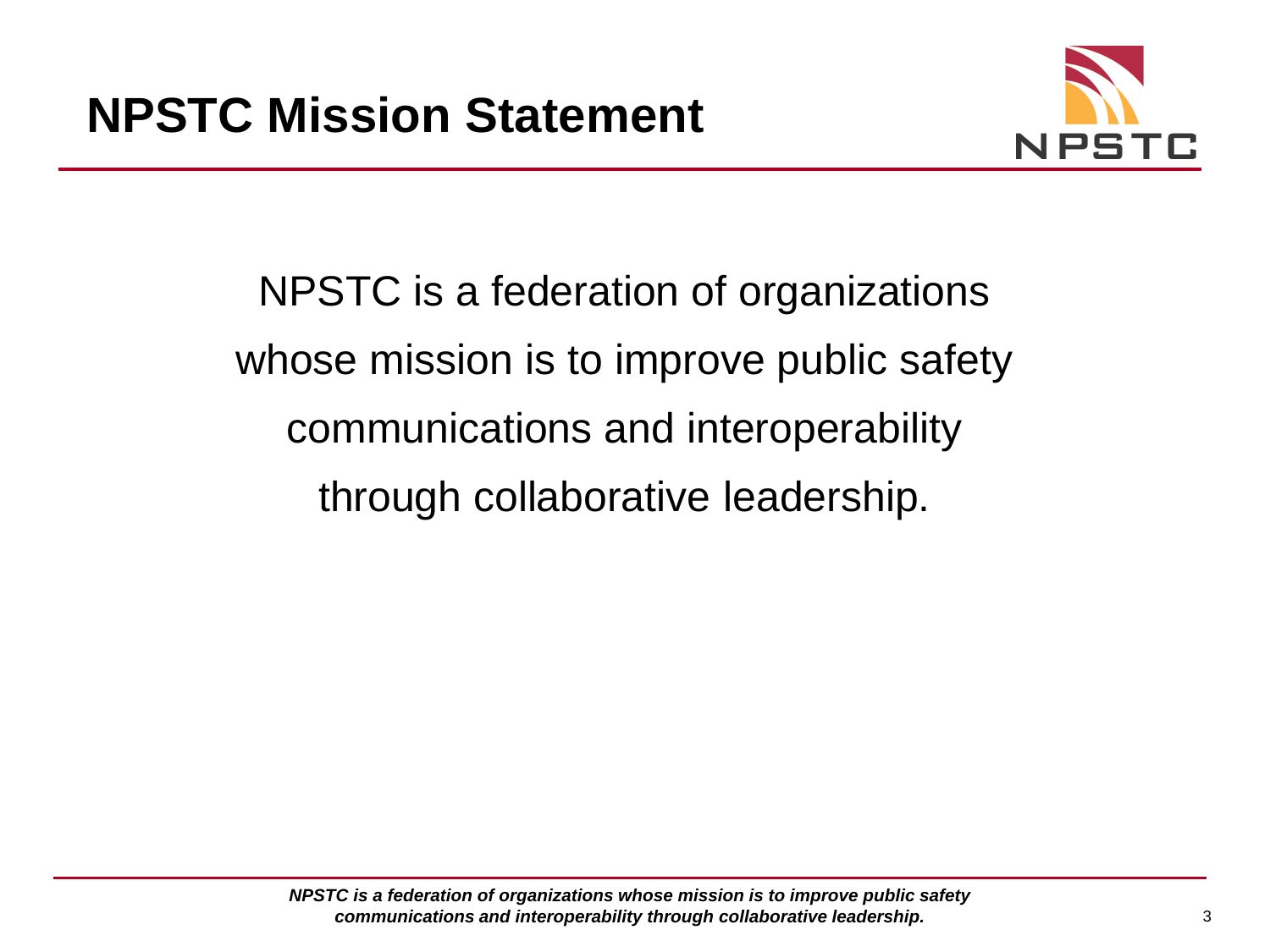# **NPSTC Member Organizations**



#### **Member Organizations**

- American Association of State Highway Transportation Officials
- American Radio Relay League
- Association of Fish and Wildlife Agencies
- Association of Public-Safety Communications Officials – International
- Forestry Conservation Communications Association
- International Association of Chiefs of Police
- International Association of Emergency **Managers**
- International Association of Fire Chiefs
- International Municipal Signal Association
- National Association of State Chief Information Officers
- National Association of State Emergency Medical Services Officials
- National Association of State Foresters
- National Association of State Telecommunications Directors
- National Emergency Number Association
- National Sheriffs' Association

#### **Associate Member Organizations**

- Alliance for Telecommunications Industry **Solutions**
- Canadian Interoperability Technology Interest Group
- National Council of Statewide Interoperability **Coordinators**
- Telecommunications Industry Association
- Utilities Telecom Council

#### **Liaison Organizations**

- Federal Communications Commission
- Federal Emergency Management Agency
- Federal Partnership for Interoperable **Communications**
- National Telecommunications and Information Administration
- Office for Interoperability & Compatibility
- Office of Emergency Communications
- Public Safety Communication Europe
- **SAFECOM**
- U.S. Department of Justice
- U.S. Department of the Interior

*NPSTC is a federation of organizations whose mission is to improve public safety communications and interoperability through collaborative leadership.* 4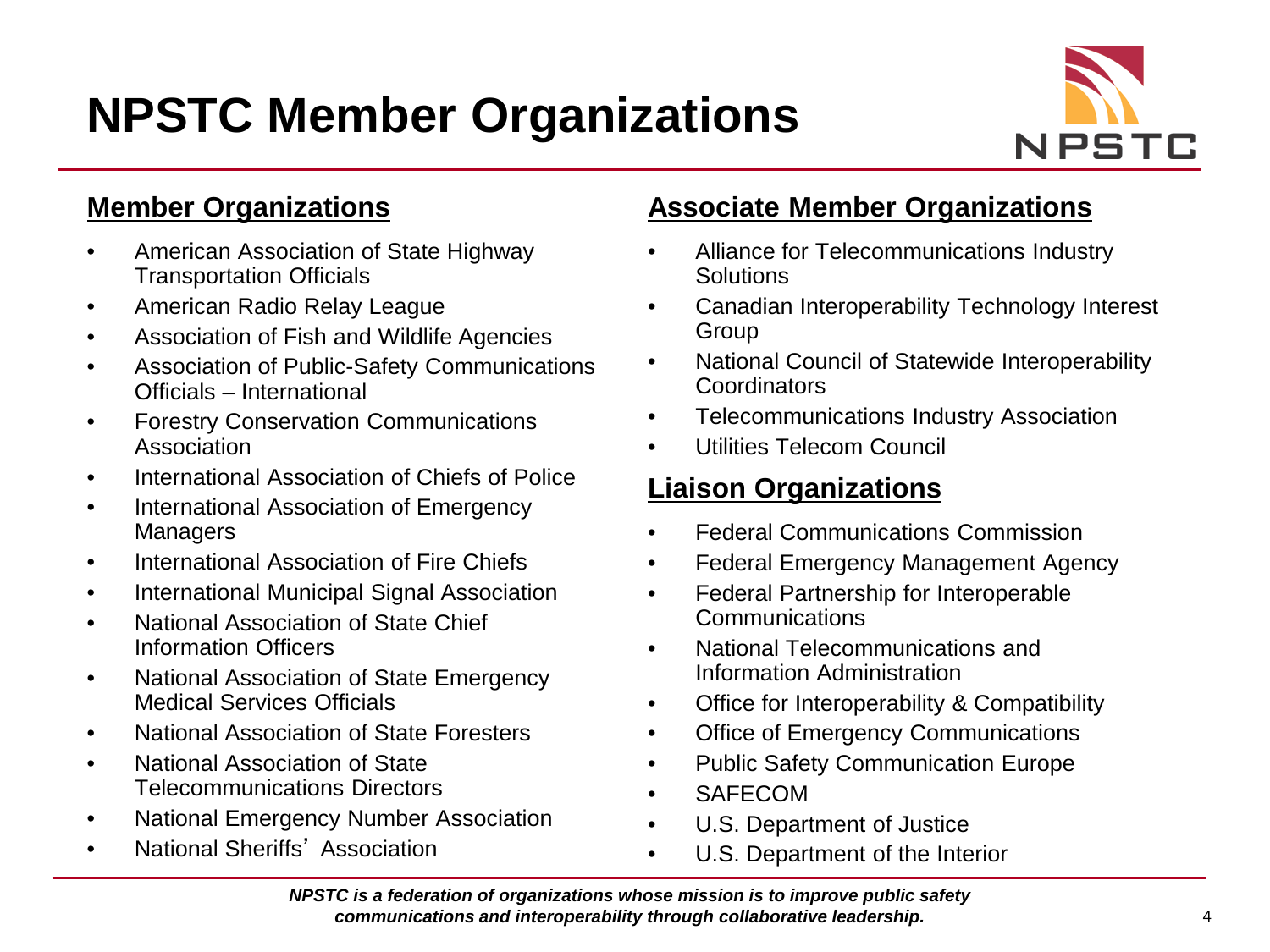

- Governing Board
	- Representatives from each of its member organizations
- Executive Committee
	- Chair, Vice Chair, Committee Chairs and Vice Chairs
- Technical Committees
	- Interoperability Committee
	- Spectrum Management Committee
	- Technology Committee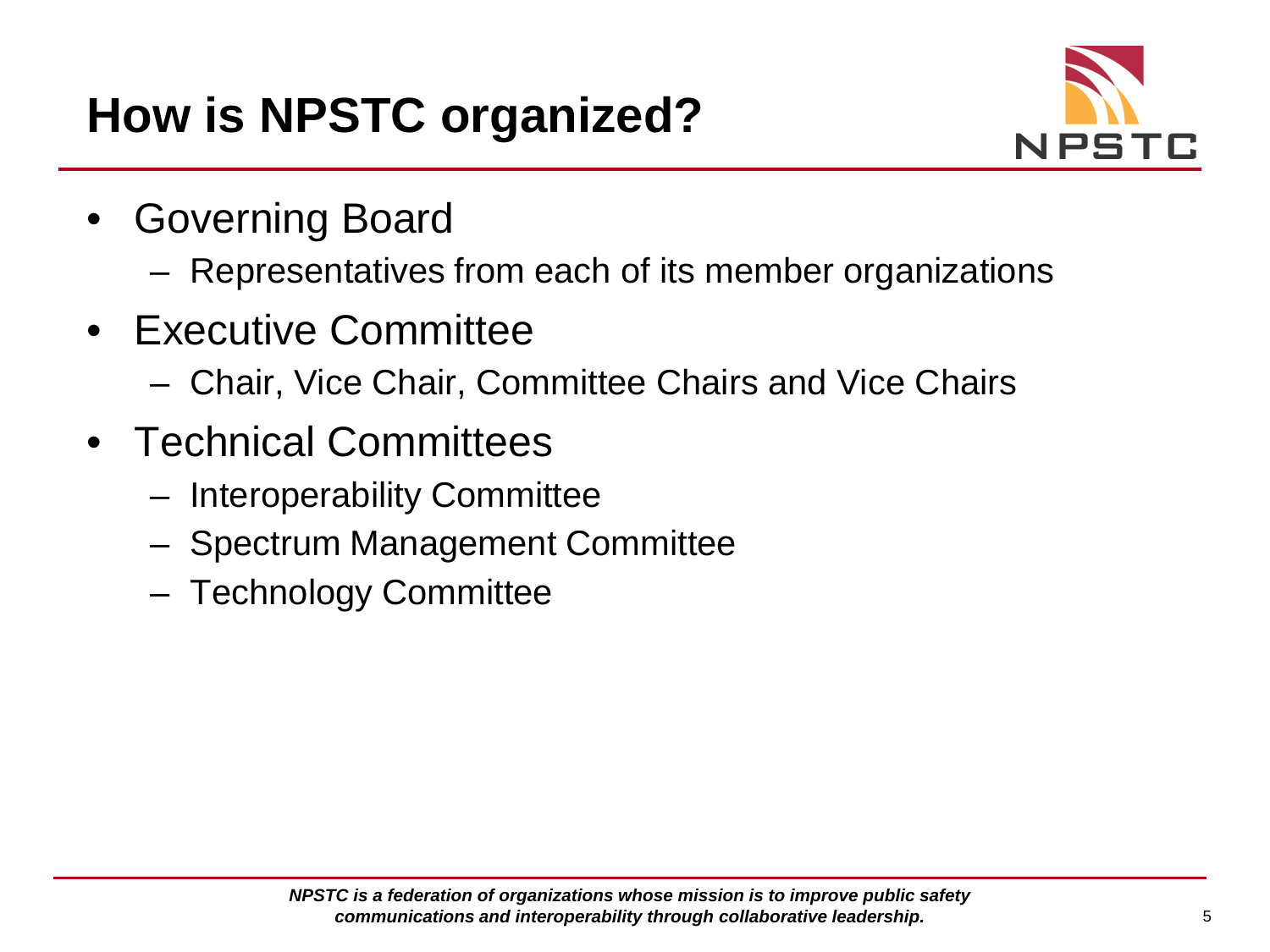





## **NPSTC Discusses Hot Topics** Marilyn Ward, NPSTC Executive Director

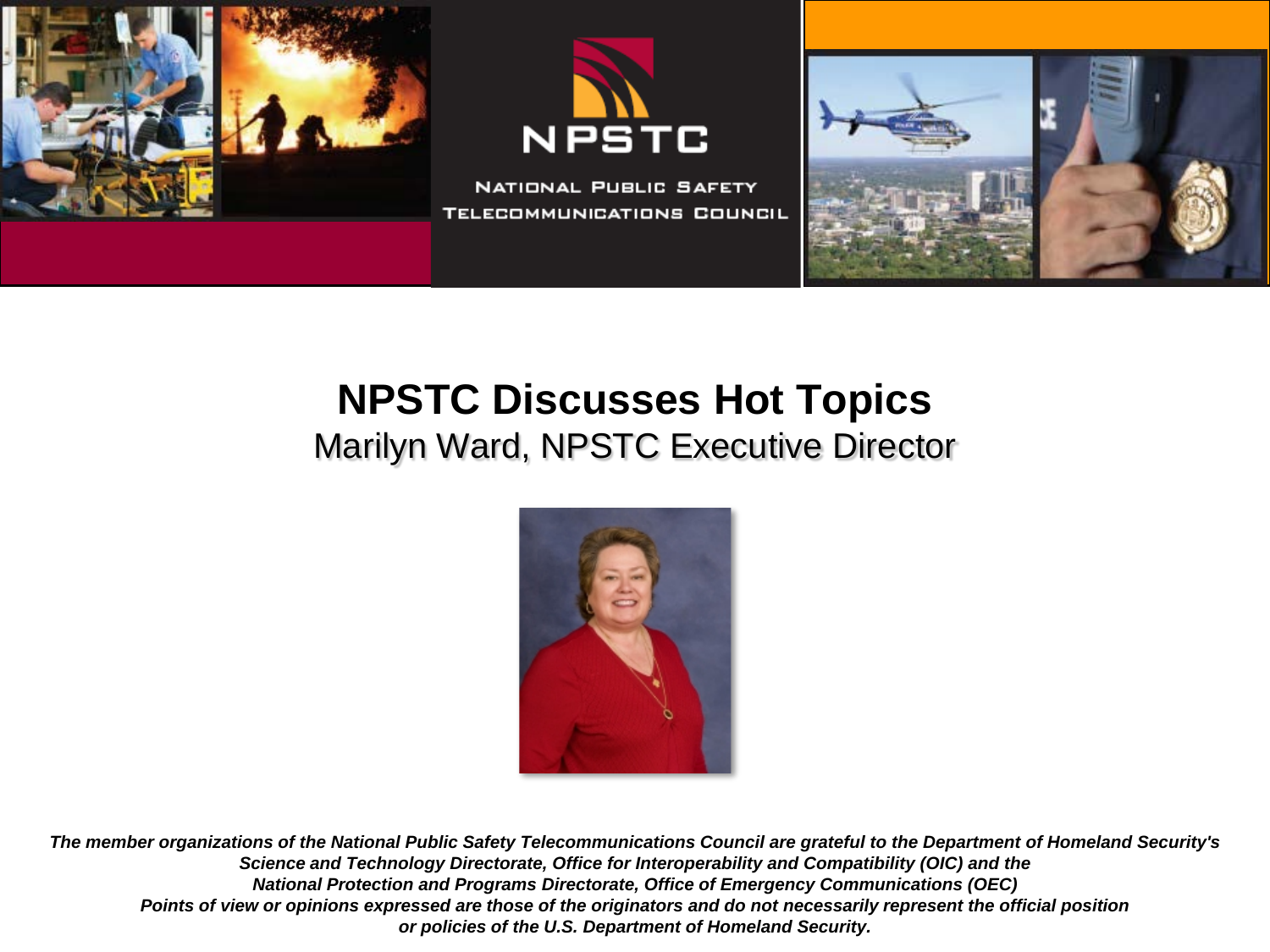# **Social Media**



- NPSTC Board will approve the launch of the Social Media Program on Friday.
- You will be able to follow NPSTC issues on:
	- Web Site
	- Twitter
	- Facebook
	- LinkedIn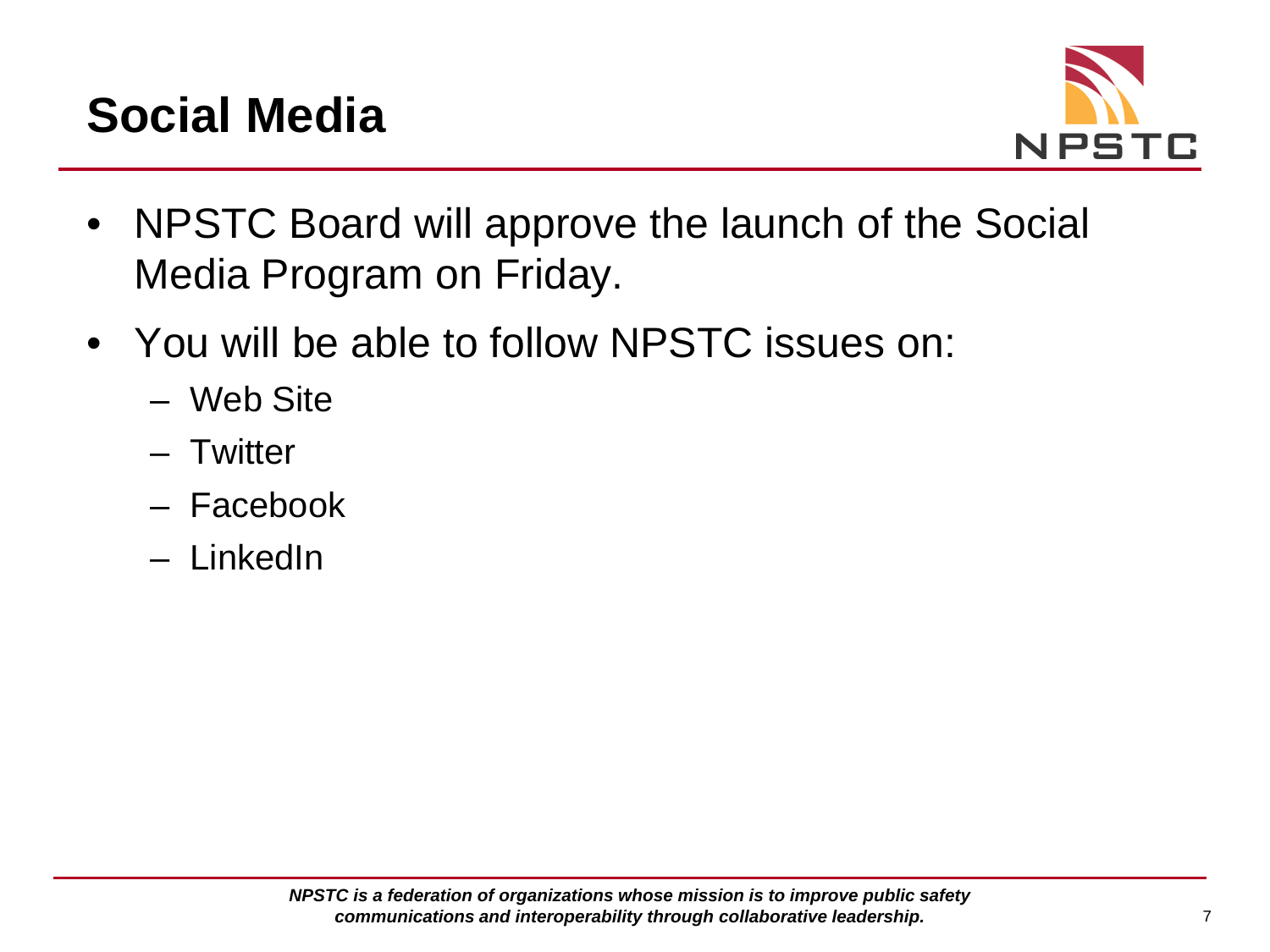

- National Interoperability Information eXchange:
	- Secure web site
	- Public Safety only access (verified user accounts)
	- Case Studies
		- Colorado, statewide repository for training information
		- Georgia, regional repository for UASI information
- Public Safety Broadband Directory
	- Central repository for public safety broadband information
- Links are on main web site: [www.NPSTC.org](http://www.NPSTC.org)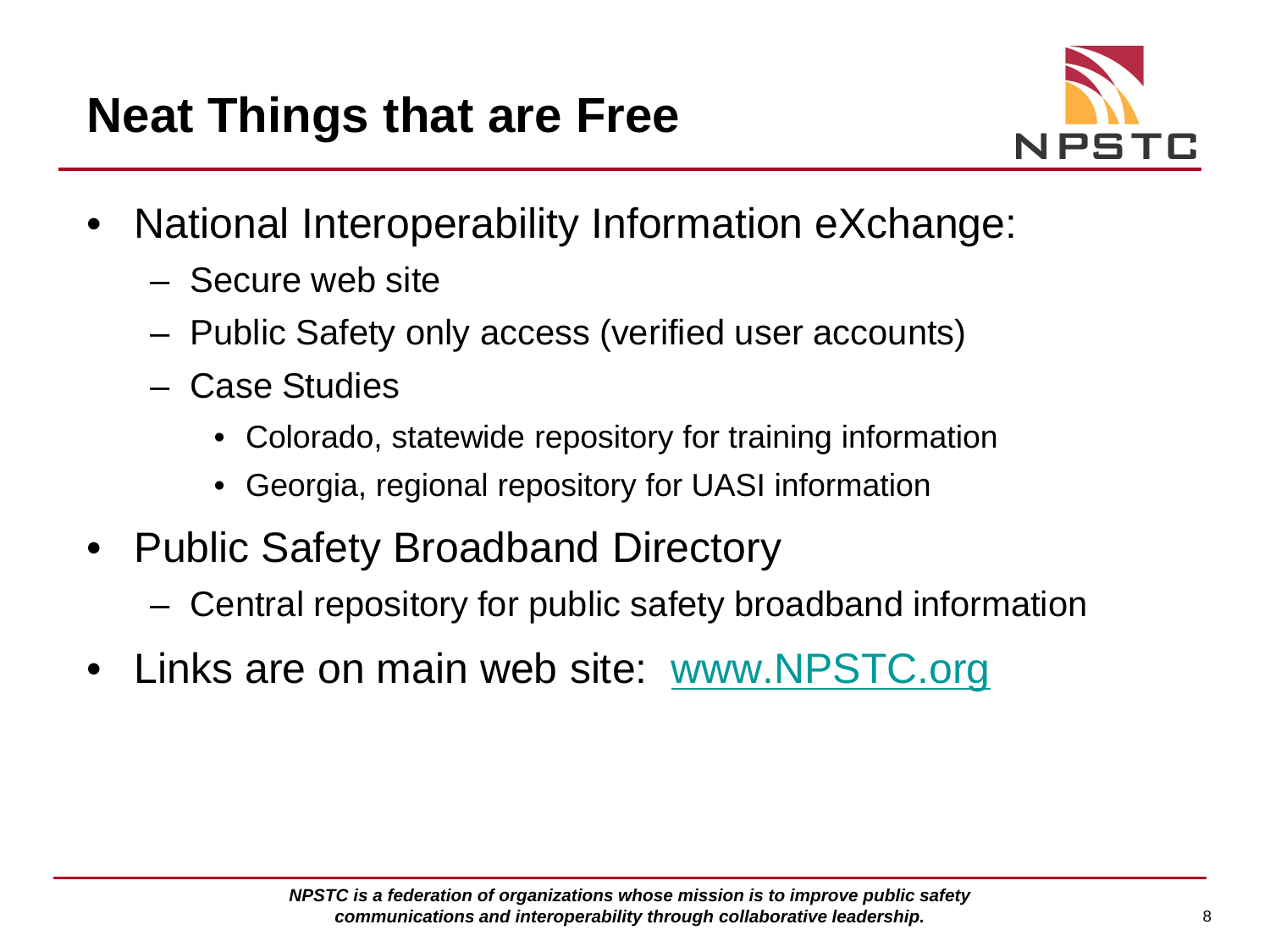

- New Standards
	- TIA 4950
	- FM 3640 not yet completed- no power change
- Portables that operate in hazardous environments going forward
	- Class1, Division 1, locations/atmosphere
	- Same protection as FM 3610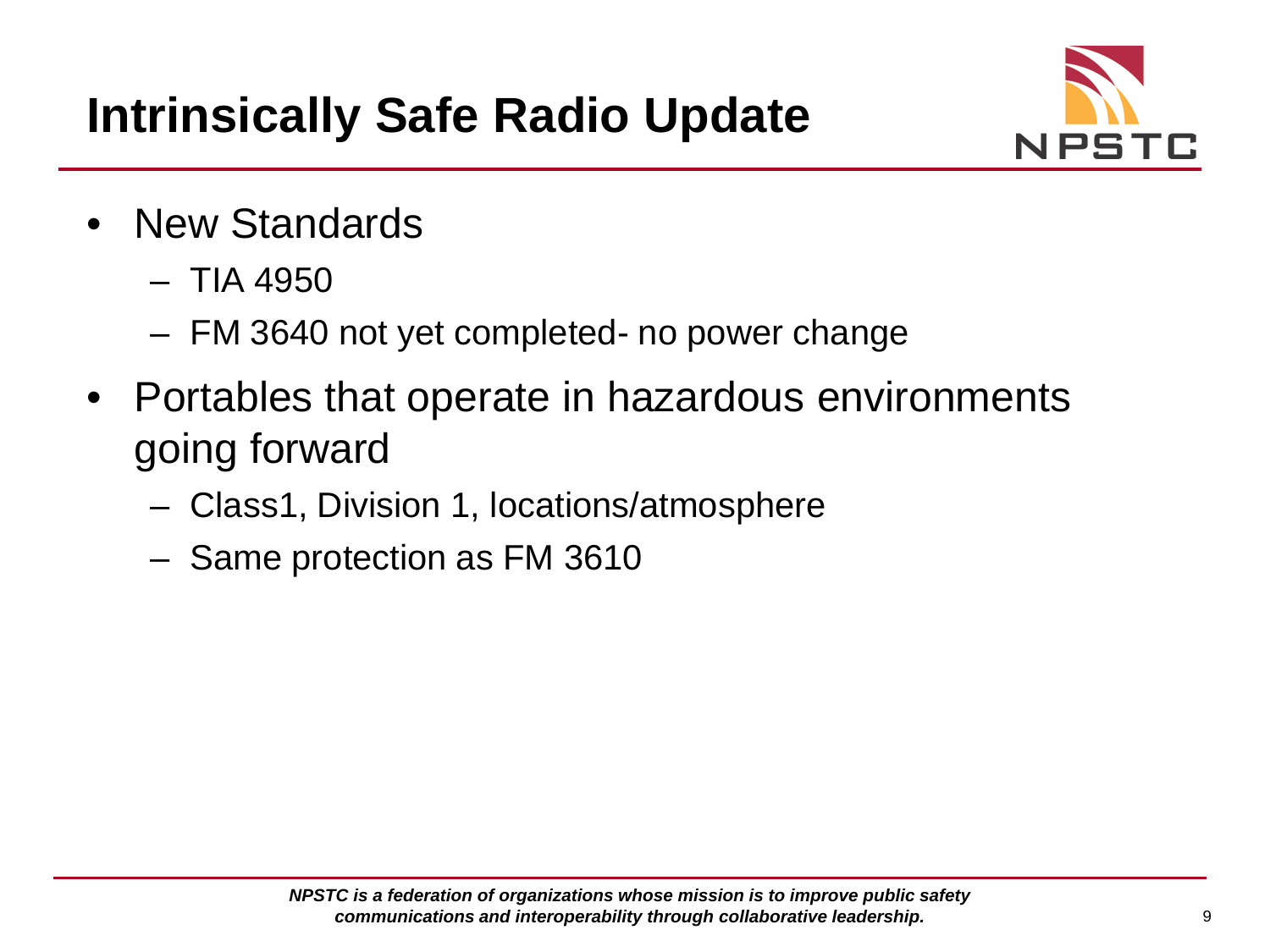≥



*TIA4950*

(Class 1, Division 1)

"Intrinsically Safe" (Class 1, Division 1) (Certified prior to January 2012)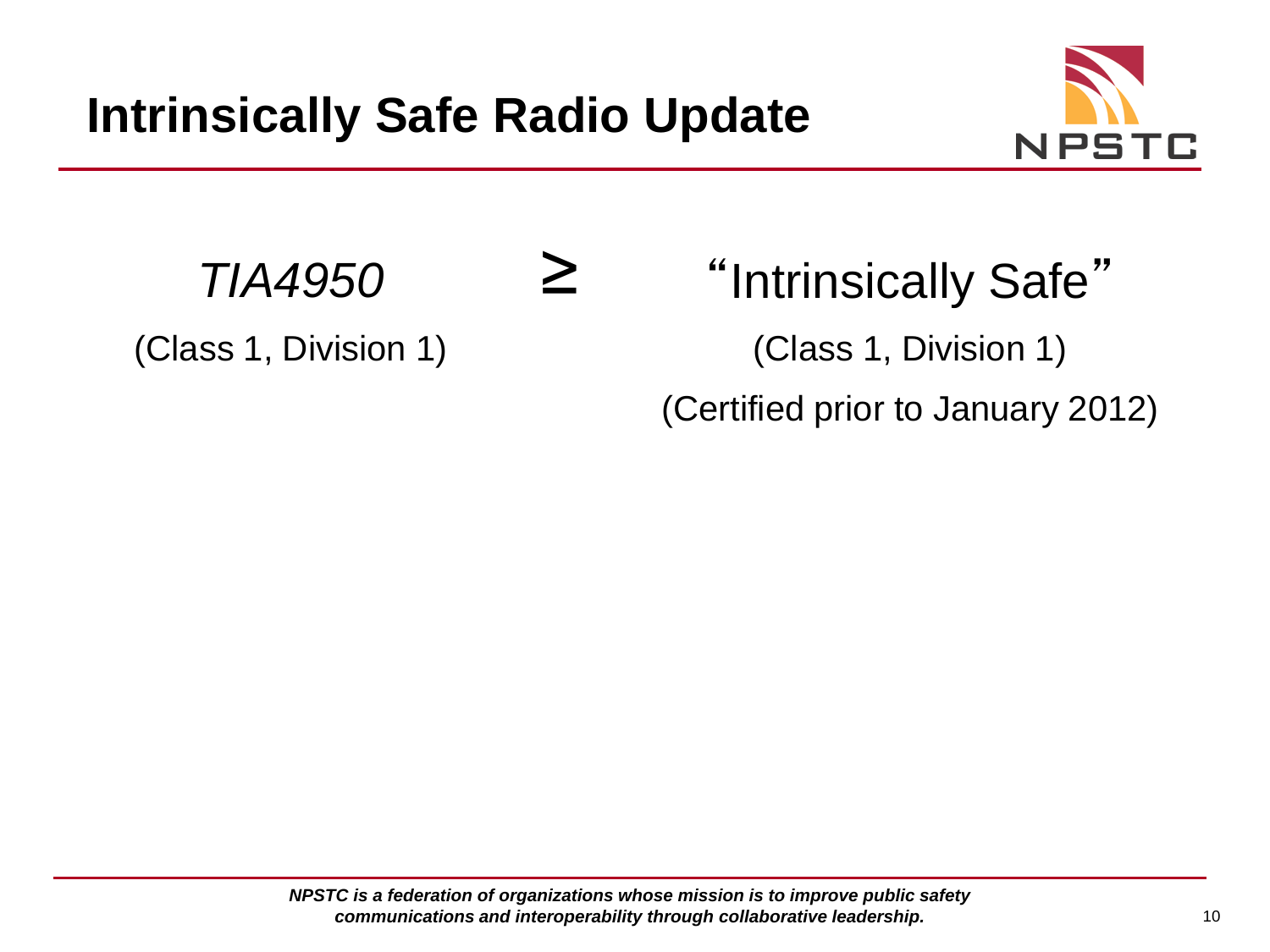



- NPSTC is monitoring this issue
- It appears that LightSquared is changing their technical approach and will no longer be a threat to public safety agencies using GPS devices.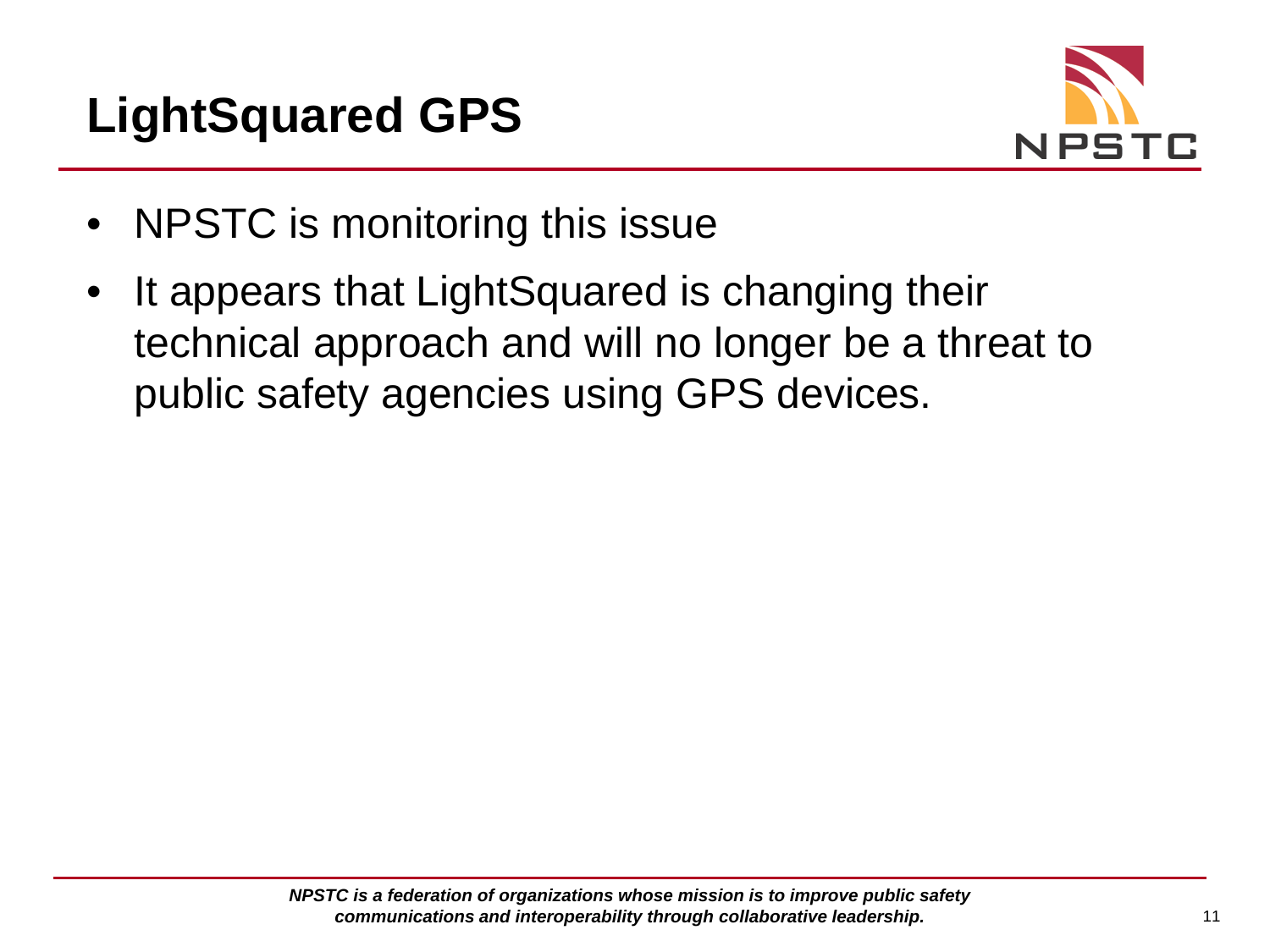

- NPSTC is monitoring the Mexico band plan proposal, called the Asian Pacific Plan, and working with the State Department and the FCC
- NPSTC is working with CITIG on northern border communications. CITIG received a grant to fund several meetings.
- Industry Canada is studying the assignment of the "D" Block for public safety in Canada.
- Memorandum of Understanding on interoperability has been exchanged between the U.S. and Canada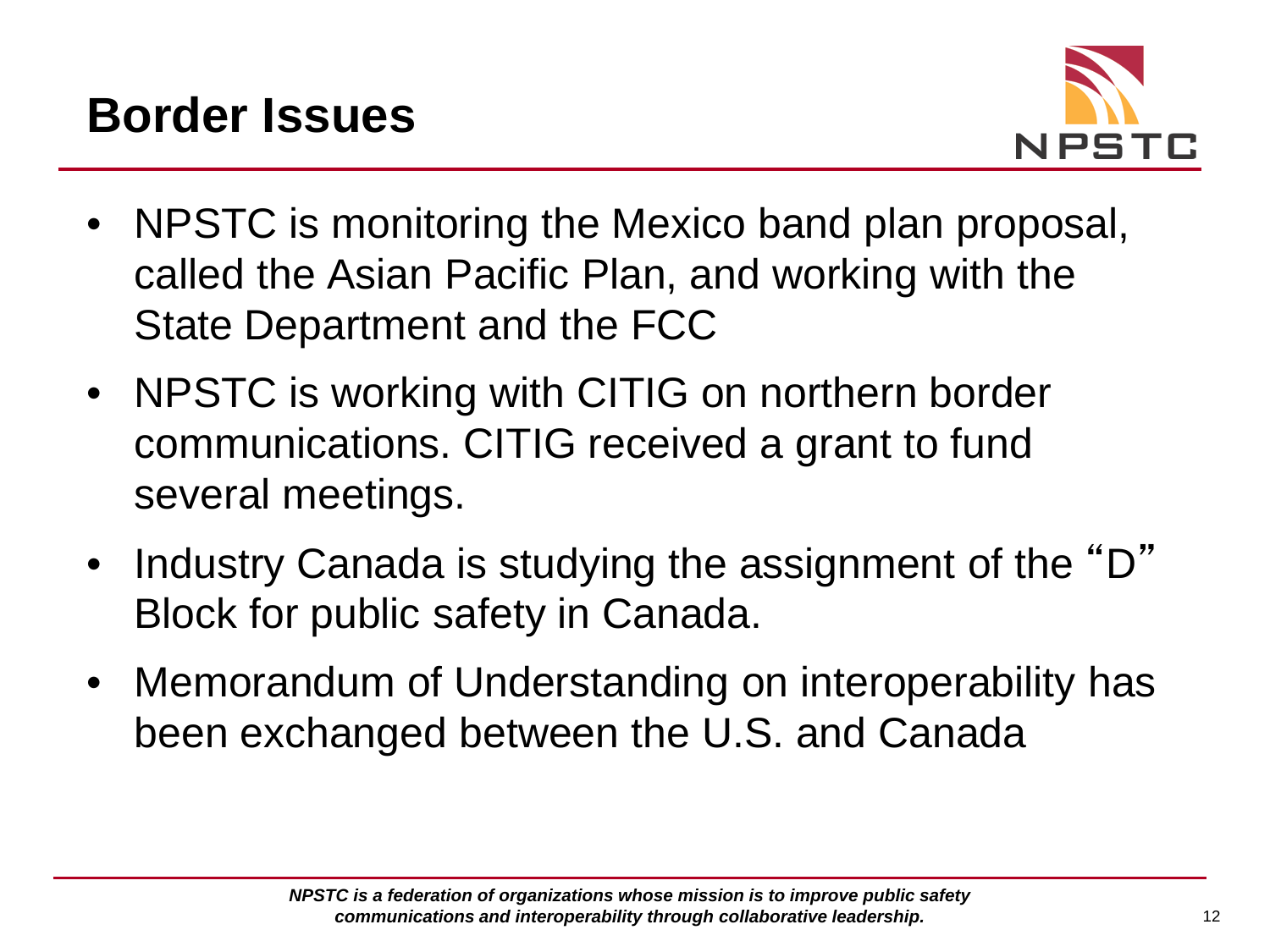





## **NPSTC Discusses Current Spectrum Issues and Narrowbanding**

David Buchanan, Spectrum Management Committee Chair

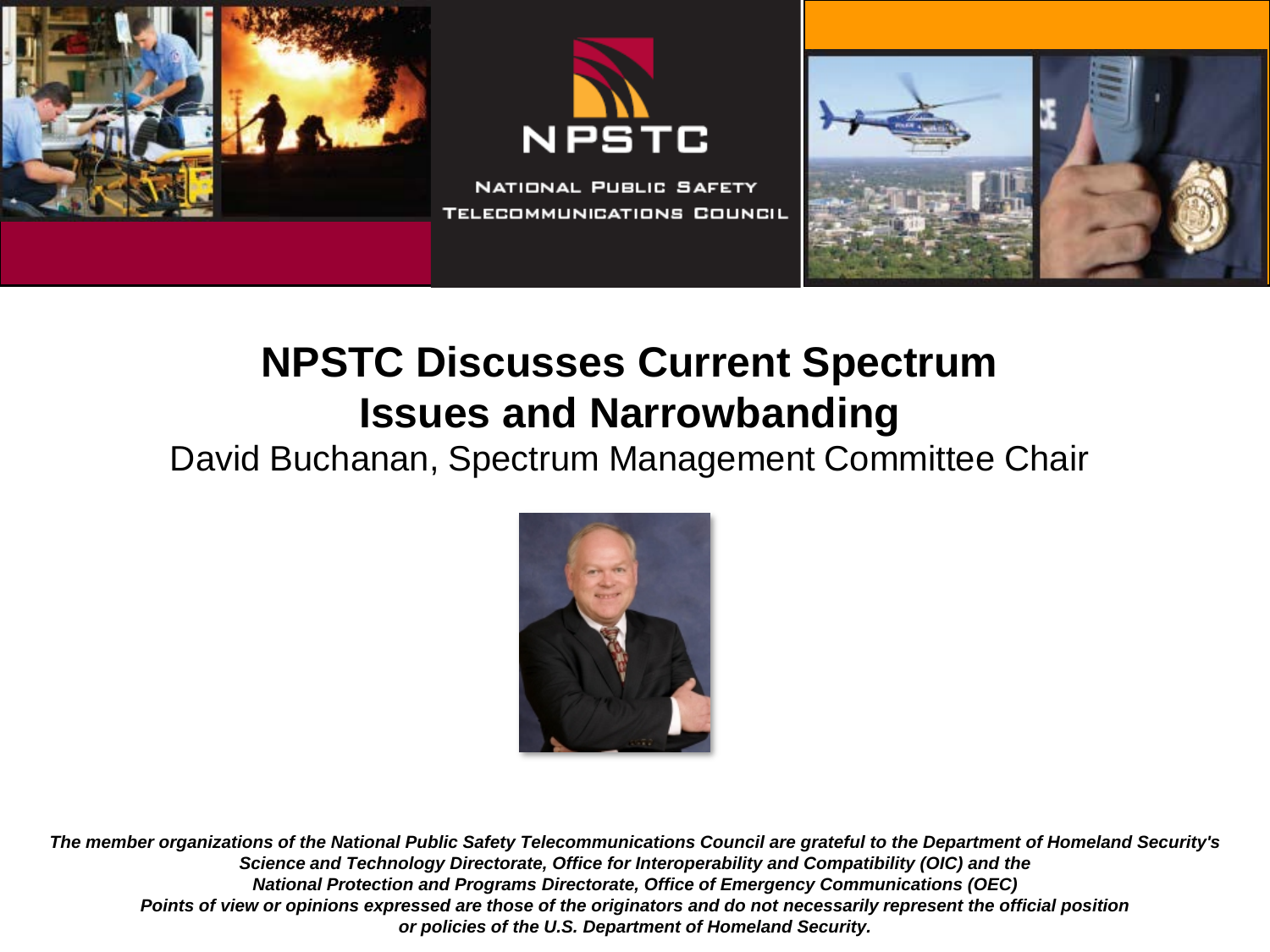

- Narrowbanding below 512 MHz
	- Deadline passed on January 1, 2013
	- NPSTC is working with frequency advisors to determine how the FCC will react to wide band public safety licensees.
- Narrowbanding in 700 MHz
	- NPSTC has notified the FCC of the need to delay implementation of the 6-1/4 KHz voice standard
	- NPSTC is awaiting FCC action on 700 MHz issues.
- 700 MHz General Rule Clean Up
- 700 MHz State Build Out Criteria Support Tool Kit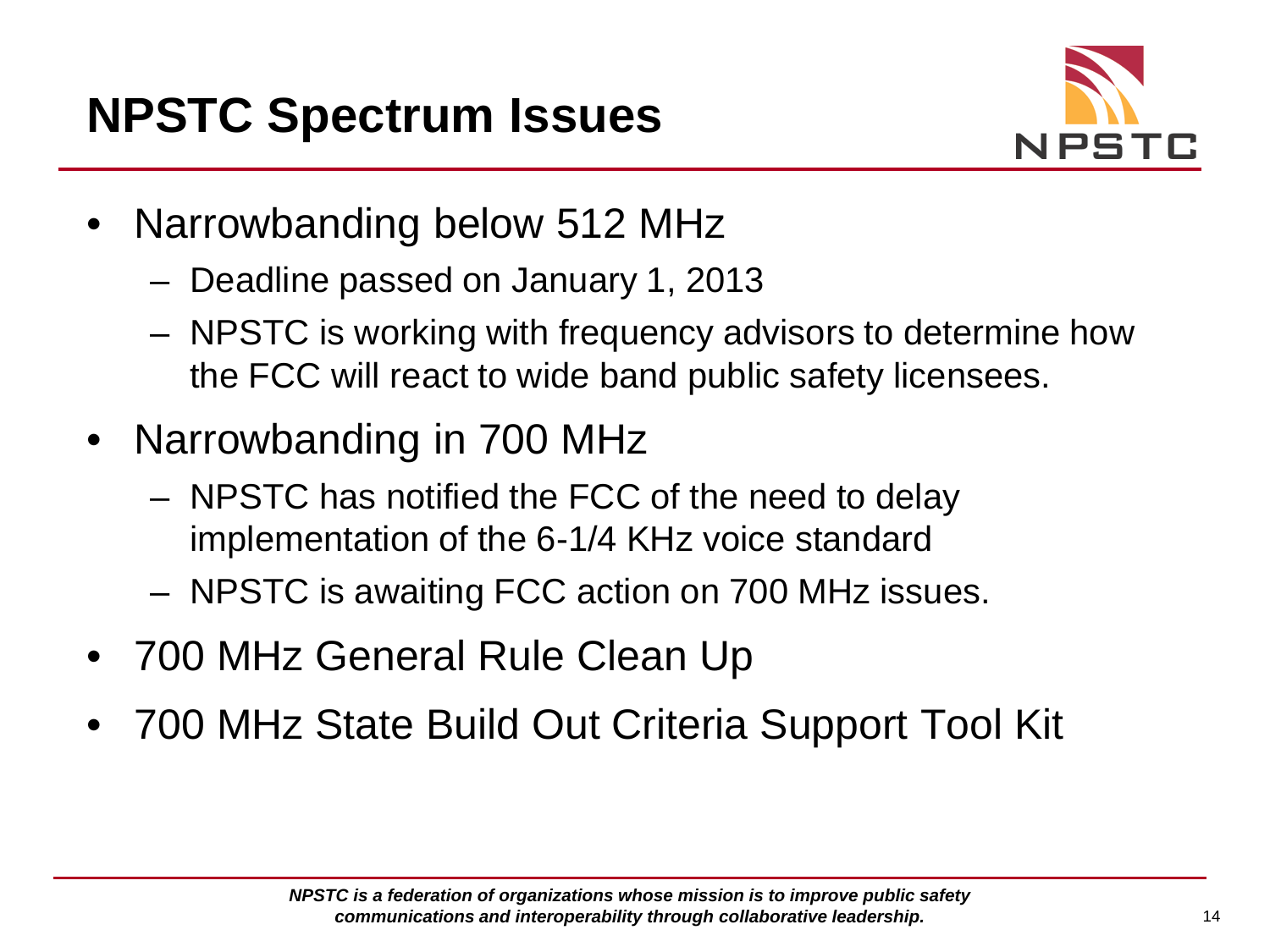

- 4.9 GHz
	- NPSTC has proposed to facilitate creation of a national 4.9 GHz band plan document
- Deployable Aerial Devices & Robot Spectrum
	- Meeting planned to meet with manufacturers
- Petition to use certain 700 MHz narrowband channels for air to ground use
- Spectrum Audits (VHF Part 22, UHF)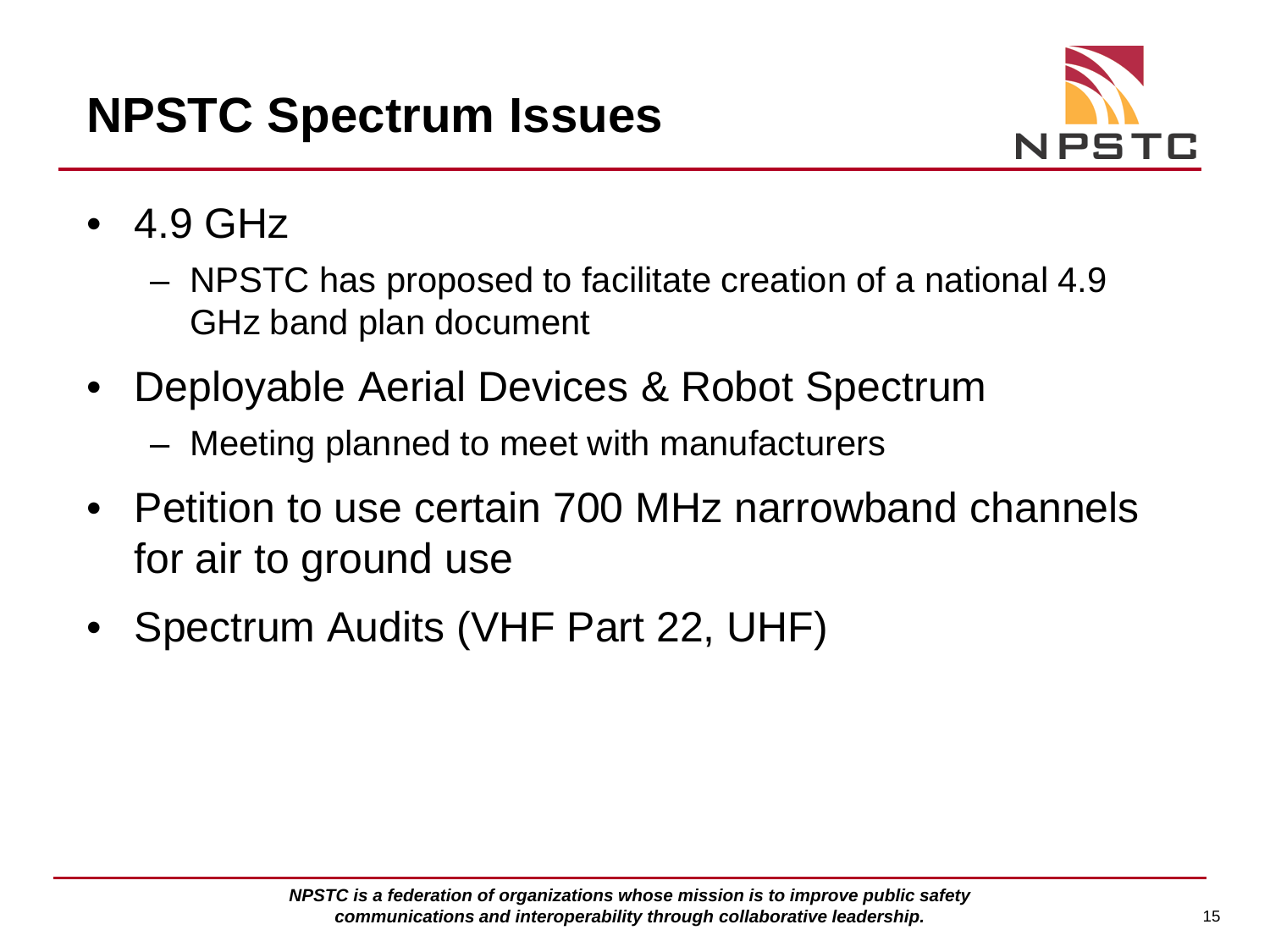

## **NPSTC Discusses T-Band**

#### Stu Overby, Spectrum Management Committee Vice-Chair

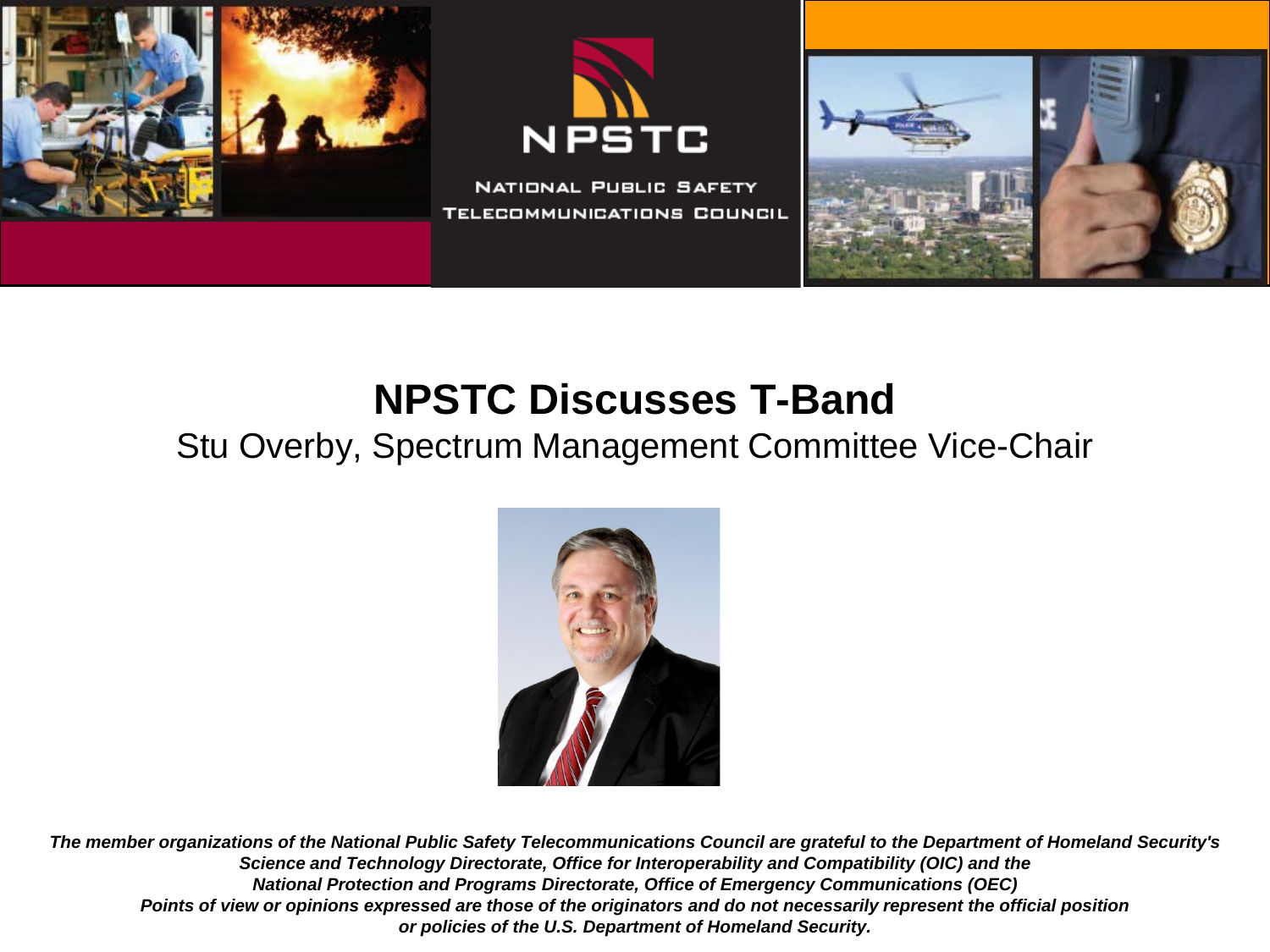

- NPSTC T-Band Report is available for public comment
- Section 6103 of Congressional Law 112-96:
	- FCC must auction public safety T-Band spectrum by 2/22/2021
	- Public safety must move out of band within in two years after auction (by 2023). Proceeds from auction can be used toward relocation costs
	- Law is silent on Industrial/Business T-Band spectrum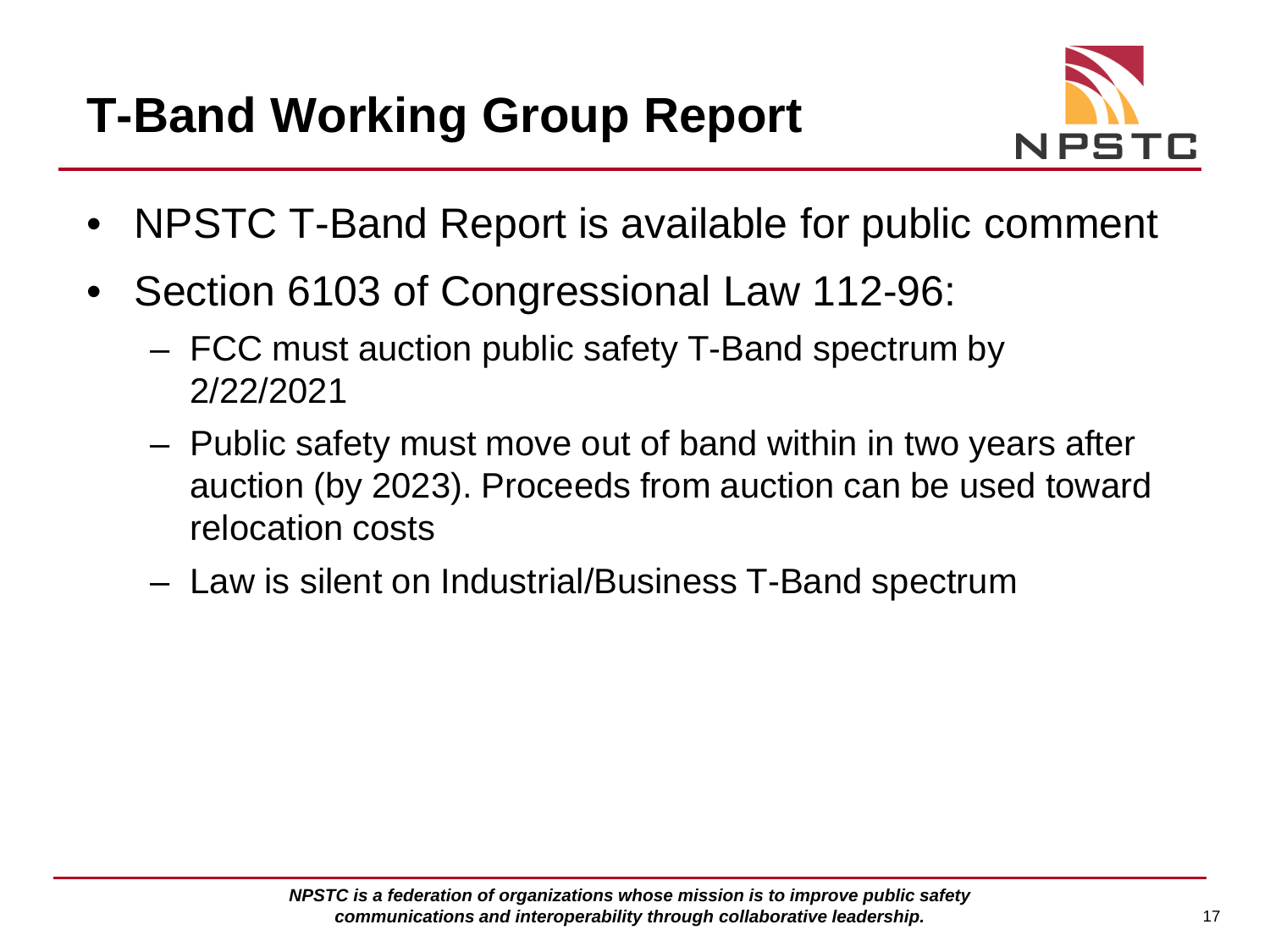

- FCC froze licensing of new & expanded T-Band systems
- T-Band Frequencies (470-512 MHz) used in 11 metros:
	-
	-
	- New York/NJ Philadelphia Pittsburgh
	-
- 
- Houston Los Angeles Miami
	-
- San Francisco Washington DC/MD/VA
- Boston Chicago Chicago Dallas/Fort Worth
	-
	-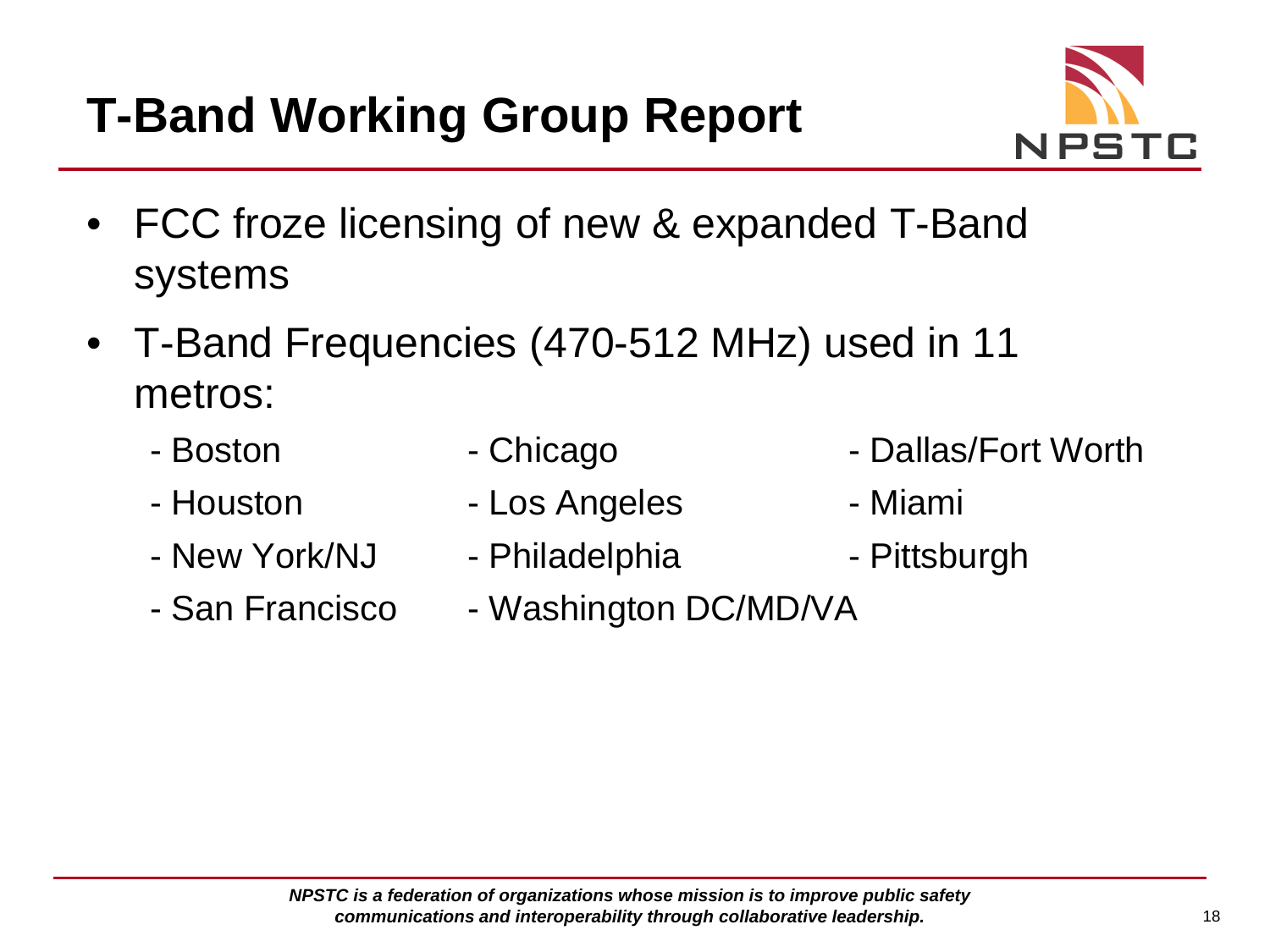

- NPSTC Chartered a T-Band Working Group
- NPSTC Analysis of T-Band shows:
	- Mix of systems: small individual jurisdiction and larger regional systems
	- 60% of licensees each have fewer than 100 mobiles/portables and 1 to 3 site systems. Over 90% are conventional.
	- Approx. 40% of licensees account for about 90% of mobiles/portables.
	- A key relocation requirement is mission critical voice. Survey responses: 80% voice only, 19% voice & data, 1% data only.
	- Interoperability: 82.5% say interoperability will be impacted if agency has to move from T‐band.
	- Some T-Band licensees also use UHF channels in systems.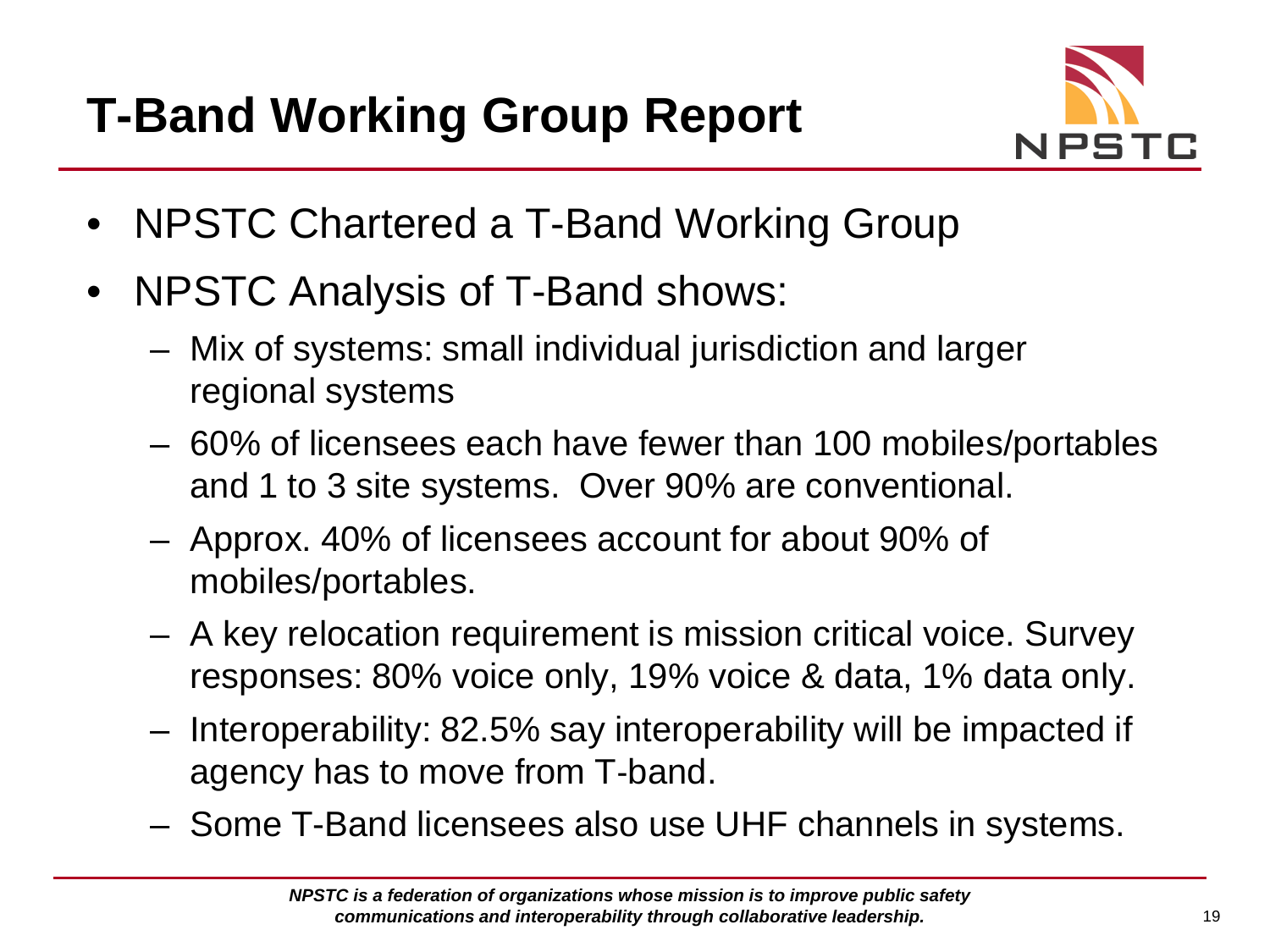

- NPSTC Analysis (continued):
	- Freeze: 39% were planning changes prohibited by freeze; 10% planning changes still allowed; 44% say current system meets needs through year 2023
	- NPSTC examined T-Band usage and viability of other public safety bands as potential relocation homes
		- Usage characterized by metro market
		- Essentially no open channels at VHF or UHF; only a few at 800 MHz
		- 700 MHz narrowband could partially support T-Band relocation
		- Unclear when/if 700 MHz broadband will support mission critical voice at coverage and reliability levels of T-Band systems.
	- NPSTC conducted a comprehensive cost analysis of public safety relocation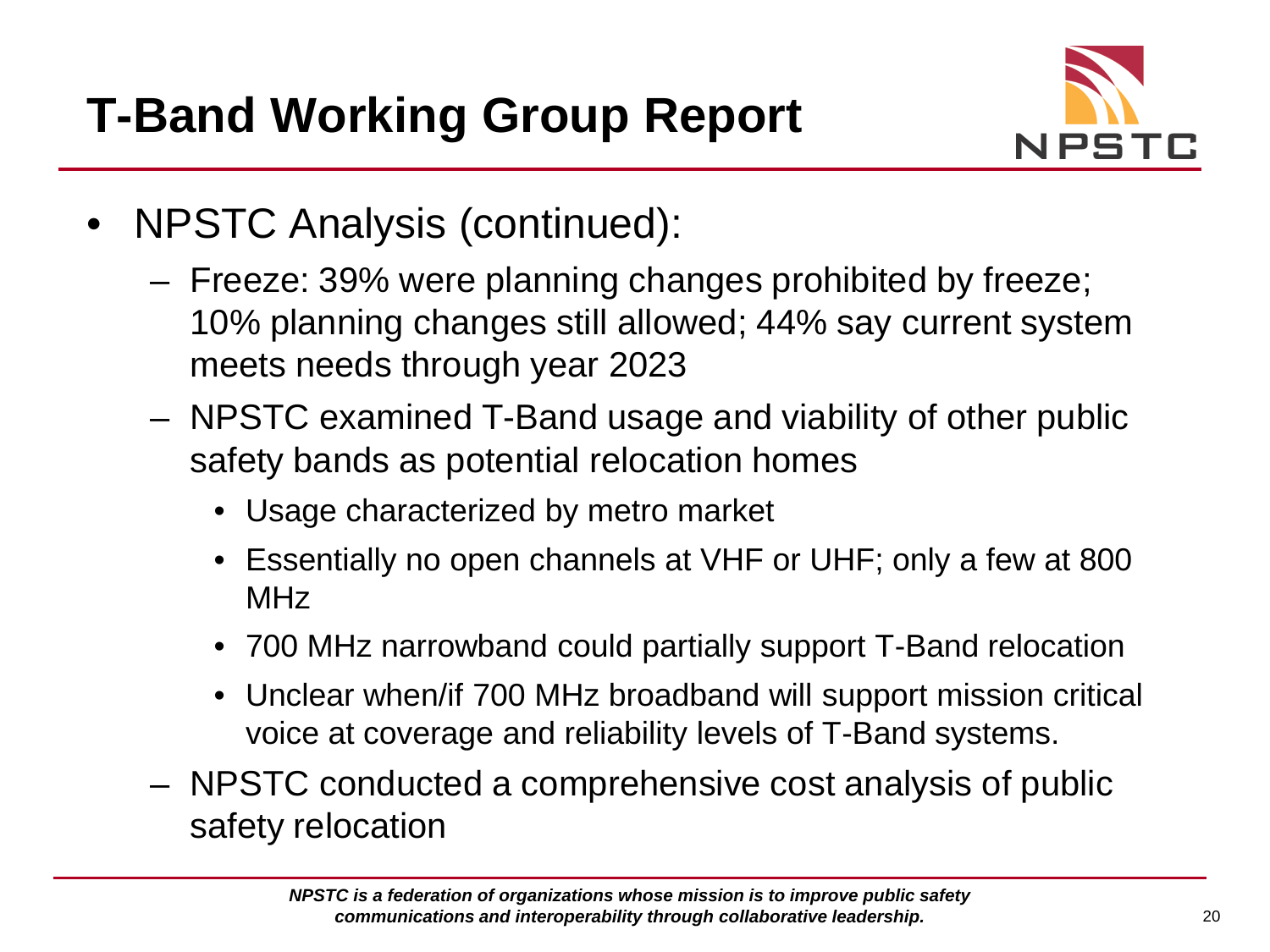

- NPSTC Conclusions:
	- 5 of the 11 markets do not have sufficient spectrum for T-Band system relocations to another band
	- If spectrum could be located to move public safety, it is estimated to cost \$5.9 Billion to relocate all T‐Band public safety users to 700 MHz narrowband spectrum
	- Broadcast operations throughout the country will remain on T-Band channels. I/B users also remain in 11 T-Band markets.
	- Auctioning the spectrum is unlikely to yield the funding needed for public safety relocation.
- Please review NPSTC T-Band Report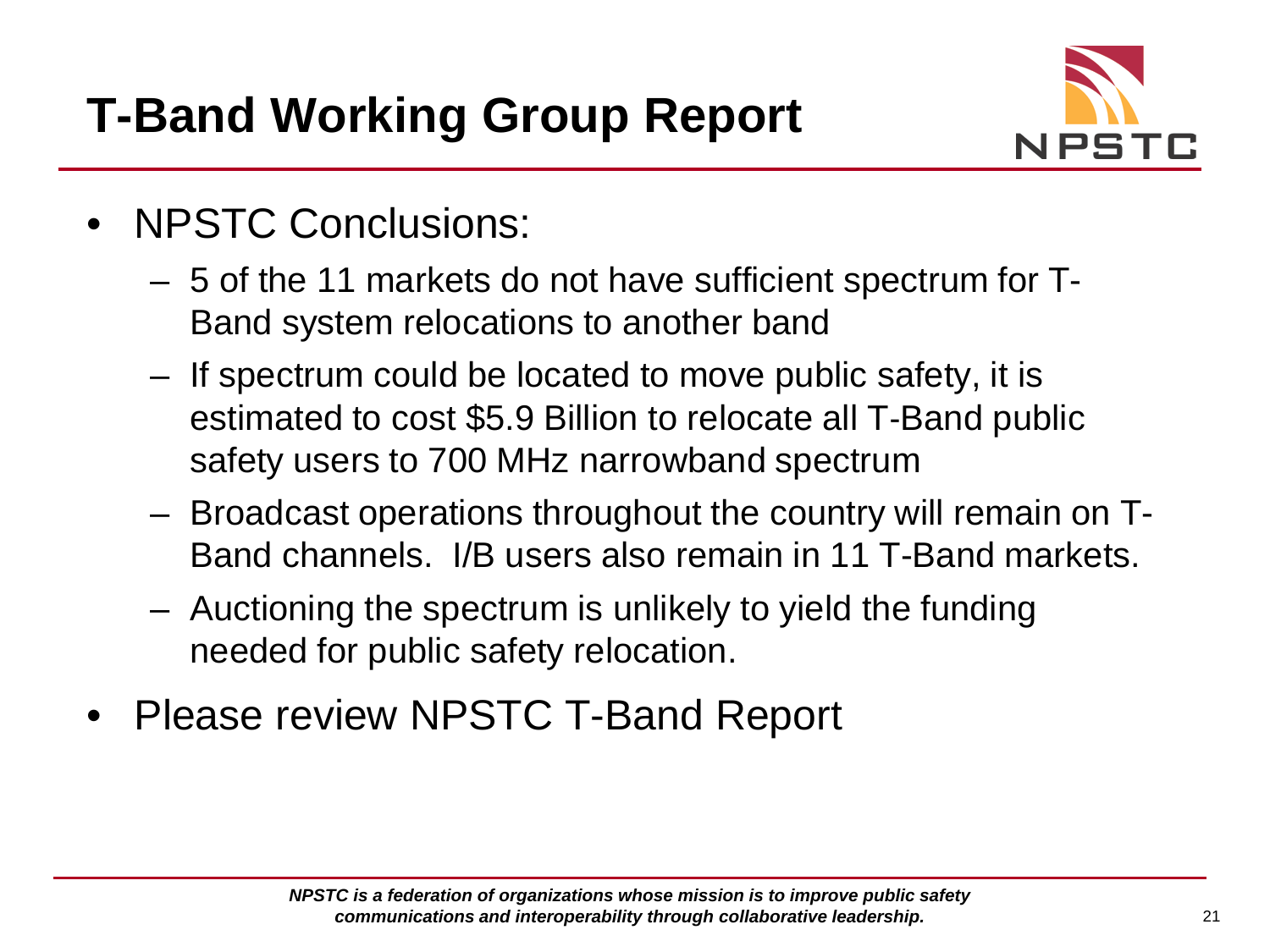

## **NPSTC Reviews Current Activities Nationwide Public Safety Broadband Network**

#### Harlin McEwen, NPSTC Governing Board Member

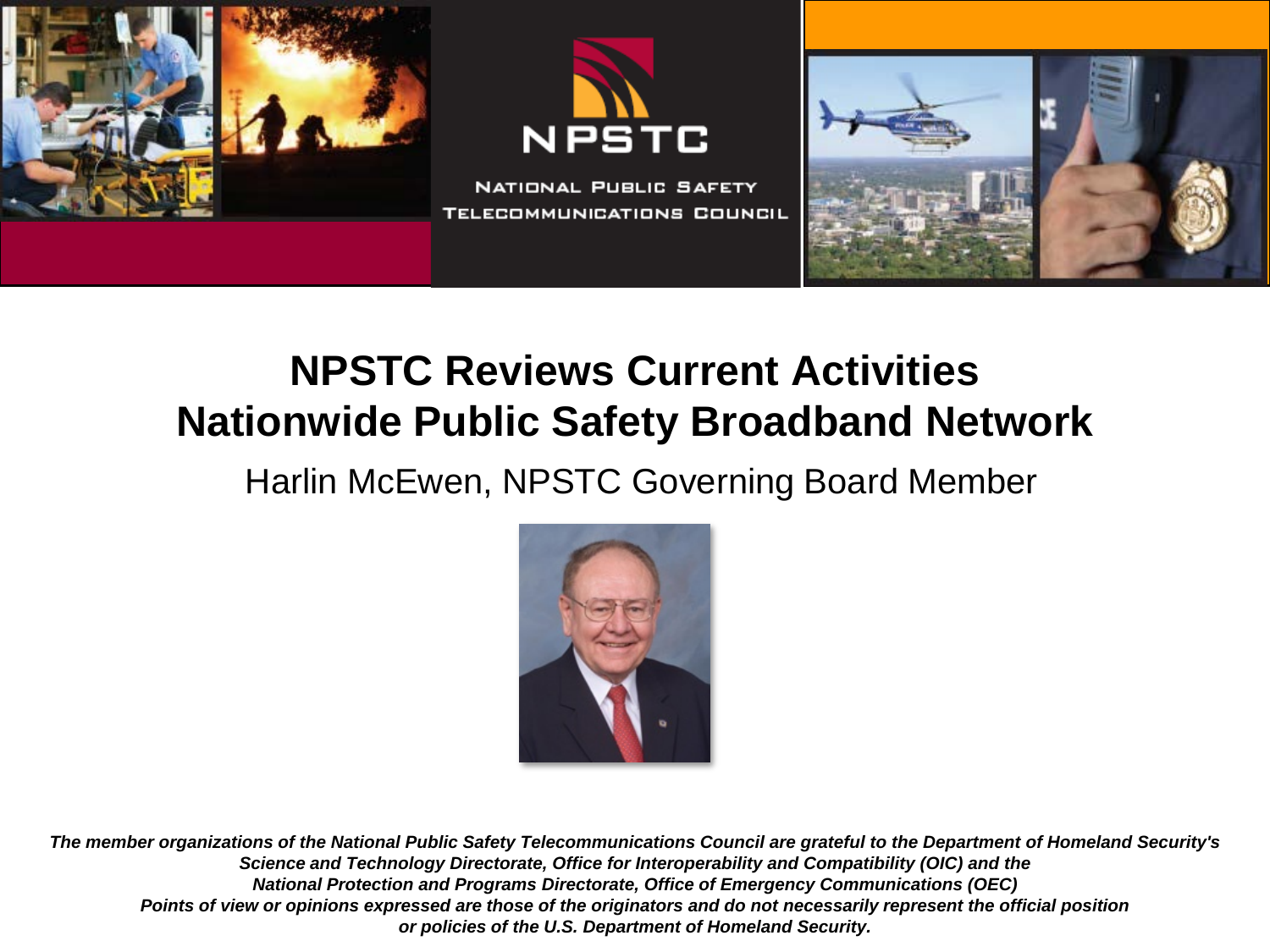#### Harlin R. McEwen

Chief of Police (Ret) - City of Ithaca, NY FBI Deputy Assistant Director (Ret) - Washington, DC chiefhrm@pubsaf.com 607-227-1664



Chairman, Communications & Technology Committee International Association of Chiefs of Police (IACP)

Communications Advisor & Life Member National Sheriffs' Association (NSA)

Chairman, Public Safety Advisory Committee (PSAC) First Responder Network Authority (FirstNet)

International Wireless Communications Exposition Las Vegas, Nevada March 13, 2013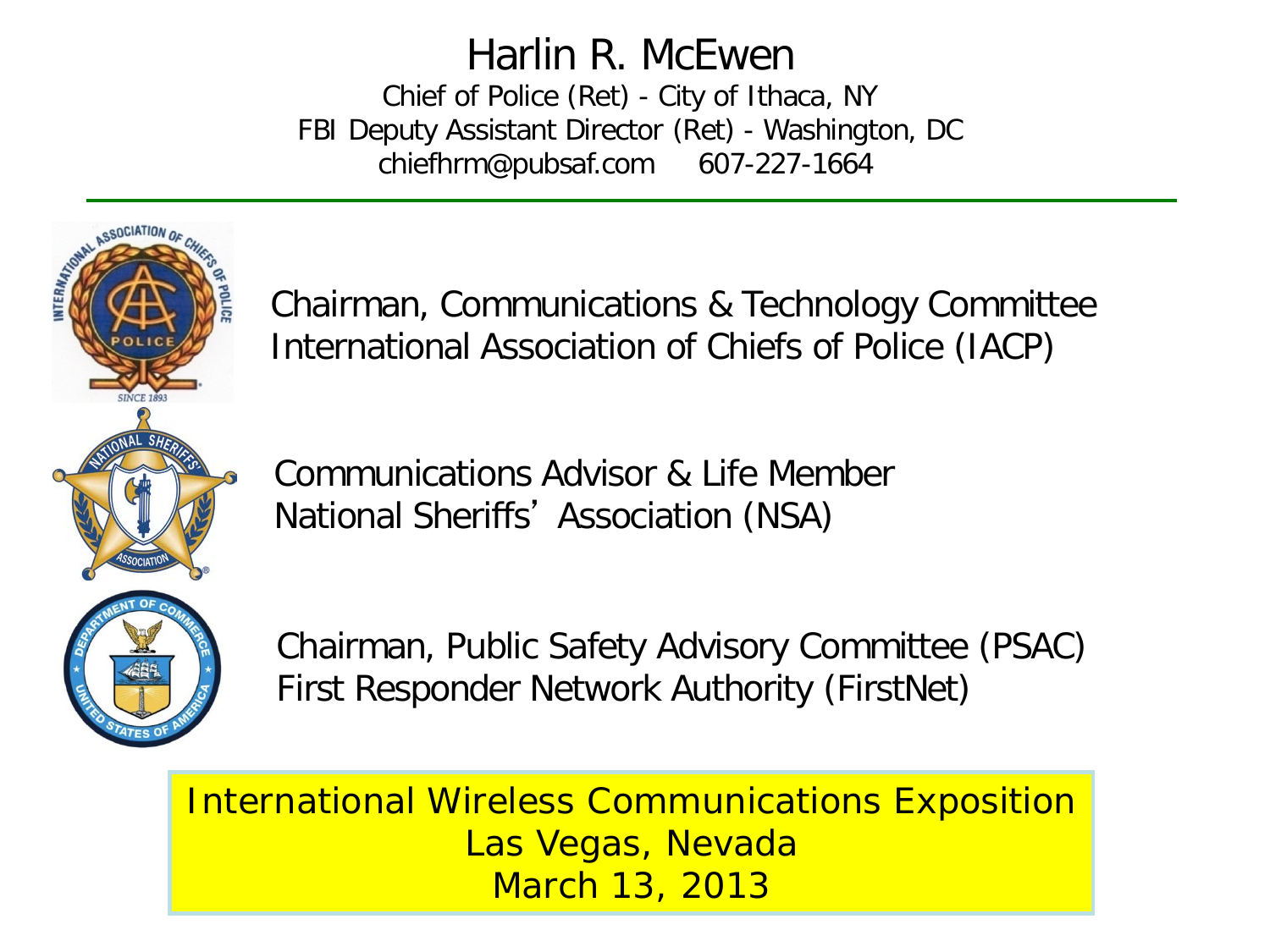#### **Nationwide Public Safety Broadband Network**

## **Many Years of Public Safety Work**

1995 – FCC & NTIA established the Public Safety Wireless Advisory Committee (PSWAC)

1996 – PSWAC final report. Recommended 97.5 MHz of new spectrum

1997 – Congress directed the FCC to allocate 24 MHz of spectrum to public safety in the 700 MHz band (TV Channels 63, 64, 68, 69)

1999 – FCC established the Public Safety Coordination Committee (NCC) to recommend how the 24 MHz of Public Safety Spectrum should be used

2003 – NCC final report. Recommended 12 MHz voice & 12 MHz for data

2007 – FCC changed channel assignments within the 24 MHz & set forth rules for a new nationwide public safety broadband license resulting in formation of the Public Safety Spectrum Trust (PSST) who was issued the nationwide public safety broadband license

2012 – Congress passed groundbreaking legislation (Public Law 112-96) for a new Nationwide Public Safety Broadband Network (PSBN) and the Secretary of Commerce announced appointment of First Responder Network Authority (FirstNet) Board Members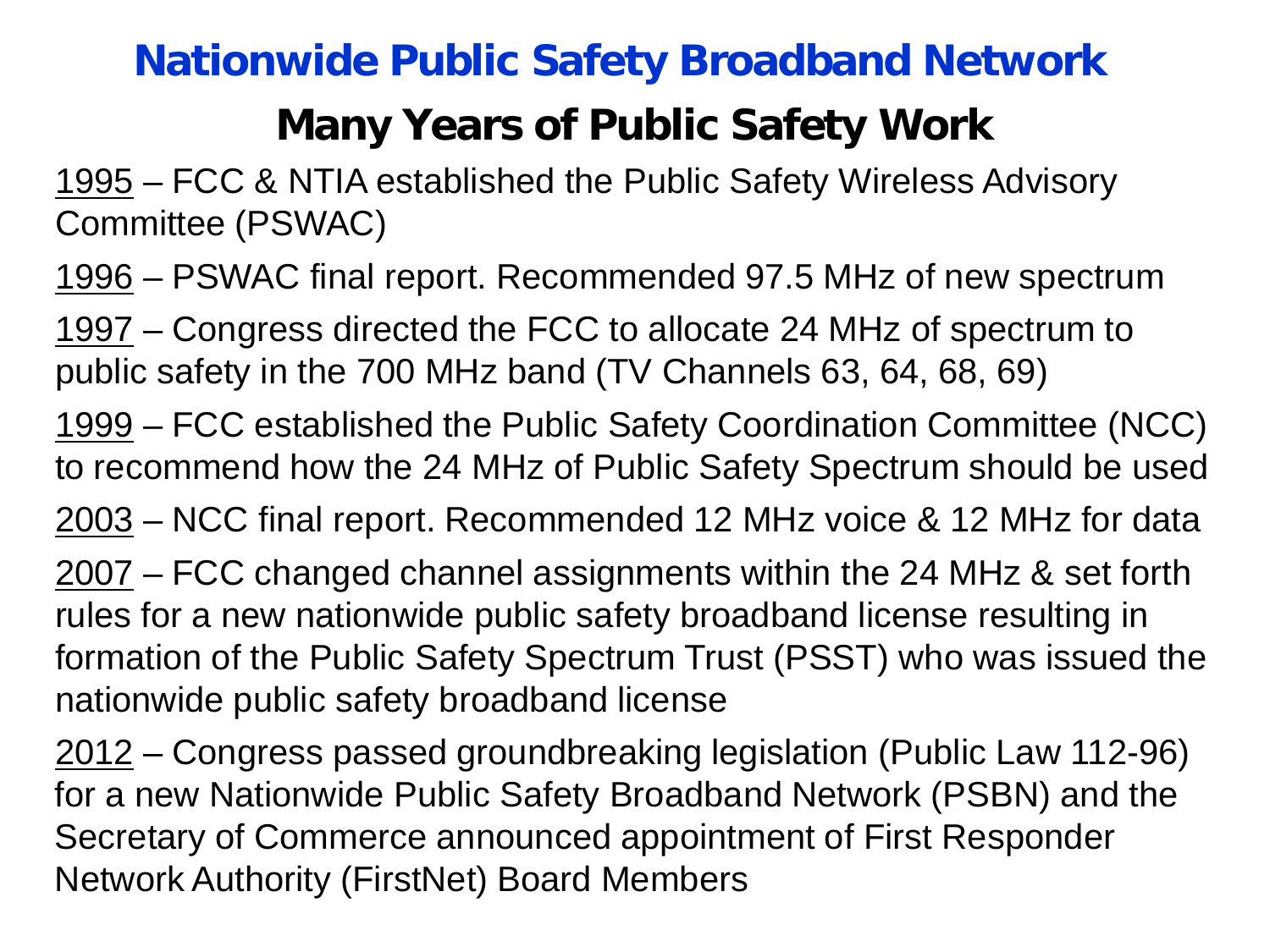#### Previous Band Plan – Upper 700 MHz



#### New Band Plan – Adopted by FCC on July 31, 2007

| 746 |         |    | 758 | 763 |                             | 768 769 | 772                         |                             |   | 775 776 |    | 788 | 793 |                                           | 798 799 |                        | 802                               | 805 806 |
|-----|---------|----|-----|-----|-----------------------------|---------|-----------------------------|-----------------------------|---|---------|----|-----|-----|-------------------------------------------|---------|------------------------|-----------------------------------|---------|
|     | C<br>11 | A  |     | D   | <b>PS</b><br><b>BB</b><br>5 |         | <b>PS</b><br><b>NB</b><br>≘ | <b>PS</b><br><b>NB</b><br>3 | в | C<br>11 |    |     |     | <b>PS</b><br><b>BB</b><br>$5\phantom{.0}$ | B       | <b>PS</b><br><b>NB</b> | <b>PS</b><br><b>NB</b><br>≏<br>۰J | B       |
|     | 60      | 61 |     | 62  | 63                          |         |                             | 64                          |   | 65      | 66 |     | 67  | 68                                        |         |                        | 69                                |         |

#### Band Plan – November 15, 2012

| <b>Verizon Wireless</b> |  | <b>Public Safety</b><br><b>FirstNet Broadband</b> |    |  | <b>PS</b><br><b>NB</b> |  | <b>Verizon Wireless</b> |  |    | <b>Public Safety</b><br><b>FirstNet Broadband</b> |    | <b>PS</b><br><b>NB</b> |  |
|-------------------------|--|---------------------------------------------------|----|--|------------------------|--|-------------------------|--|----|---------------------------------------------------|----|------------------------|--|
| 60                      |  | 62                                                | 63 |  | 64                     |  | 66<br>65                |  | 67 |                                                   | 68 |                        |  |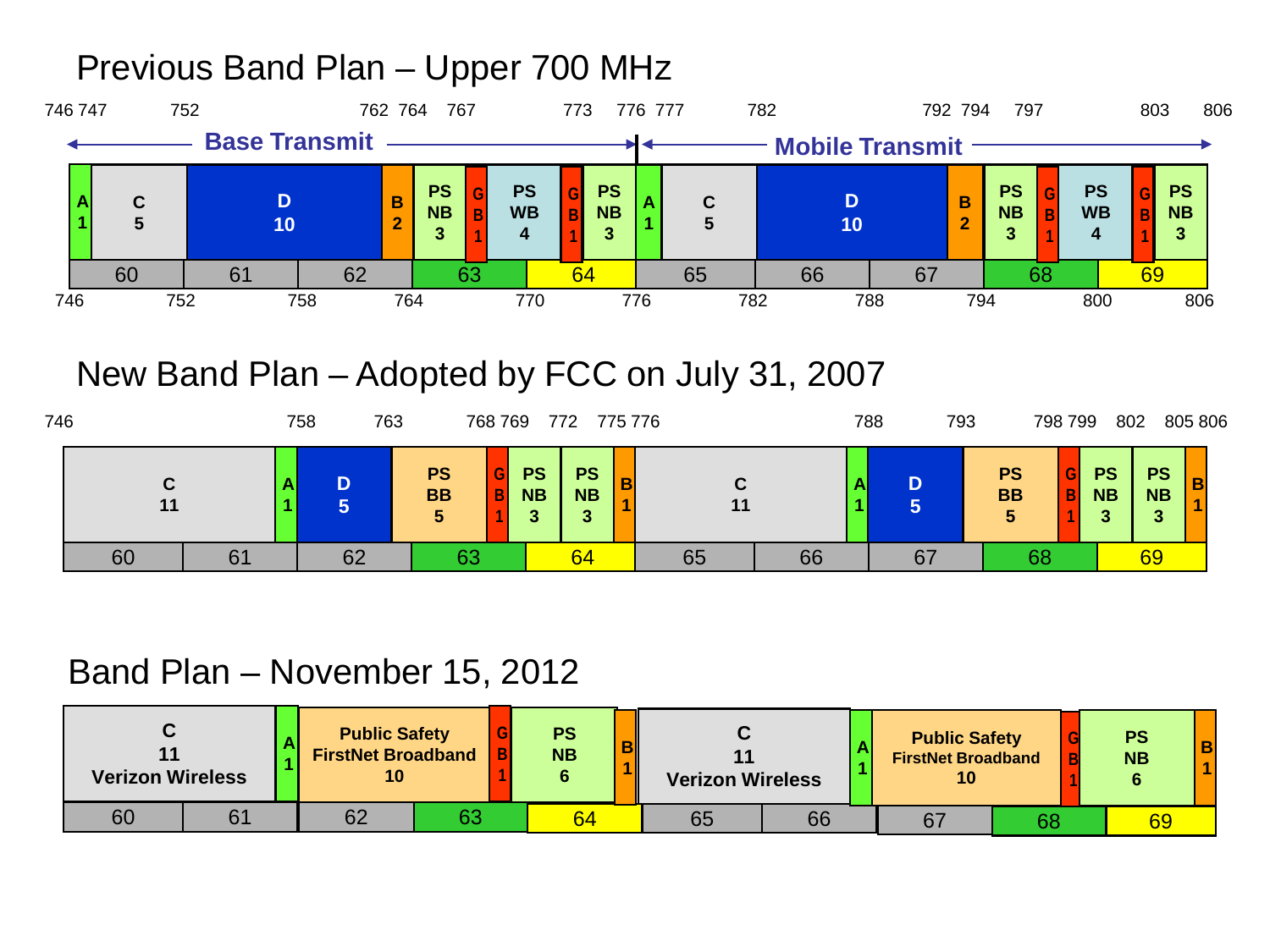## **FirstNet Board**

Chair Sam Ginn

Secretary of Homeland Security, U.S. Attorney General, Director of the Office of Management & Budget, Tim Bryan, Charles Dowd Craig Farrill, Paul Fitzgerald, Jeff Johnson, William Keever, Kevin McGinnis, Ed Reynolds, Susan Swenson, Teri Takai, Wellington Web

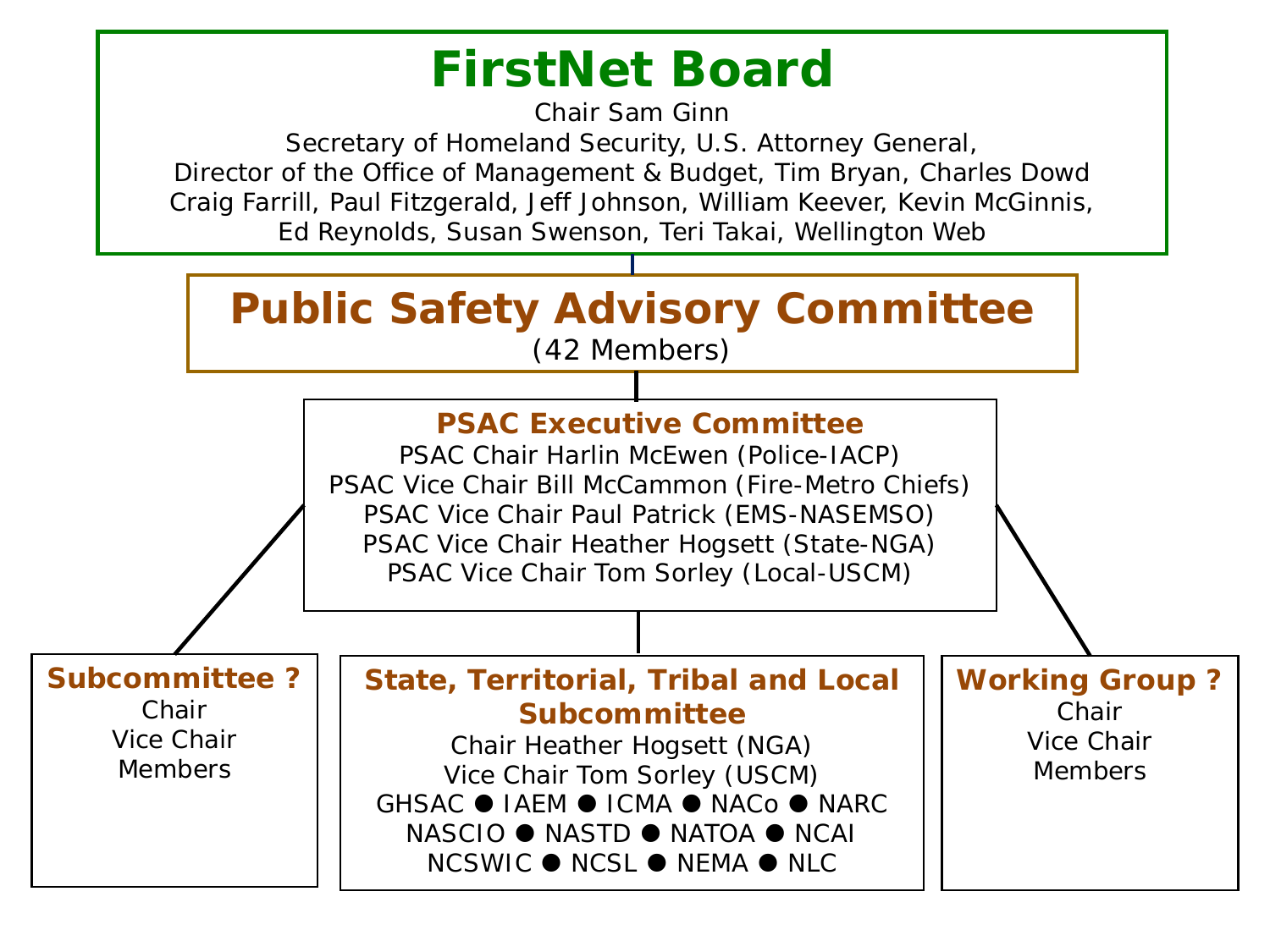#### **FirstNet Public Safety Advisory Committee – Membership List**

1. AASHTO American Association of State Highway & Transportation Officials 2. APCO Association of Public-Safety Communications Officials-International 3. APWA American Public Works Association 4. FCCA Forestry Conservation Communications Association 5. GHSAC Governors Homeland Security Advisors Council 6. IAB Interagency Board 7. IACP International Association of Chiefs of Police 8. IAEM International Association of Emergency Managers 9. IAFC International Association of Fire Chiefs 10. ICMA International City/County Management Association 11. IMSA International Municipal Signal Association 12. MCC Major Cities (Police) Chiefs Association 13. MCSA Major County Sheriffs' Association 14. Metro Chiefs Metropolitan Fire Chiefs Association 15. NACO National Association of Counties 16. NAEMT National Association of Emergency Medical Technicians 17. NARC National Association of Regional Councils 18. NASCIO National Association of State Chief Information Officers 19. NASEMSO National Association of State EMS Officials 20. NASNA National Association of State 9-1-1 Administrators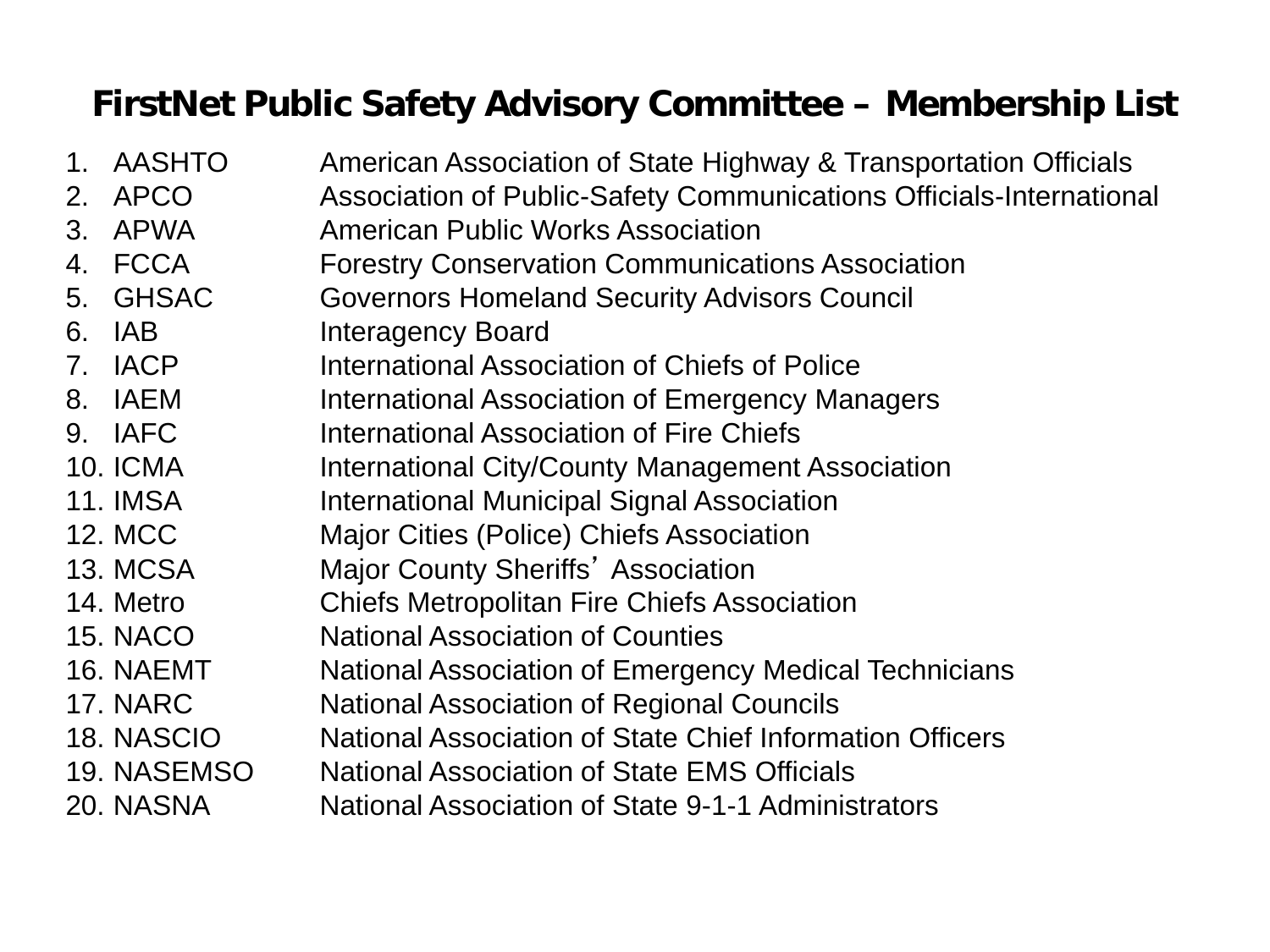#### **FirstNet Public Safety Advisory Committee – Membership List**

| 21. NASTD       | <b>National Association of State Technology Directors</b>      |
|-----------------|----------------------------------------------------------------|
| 22. NATOA       | National Association of Telecommunications Officers & Advisors |
| <b>23. NCAI</b> | <b>National Congress of American Indians</b>                   |
| 24. NCSWIC      | National Council of Statewide Interoperability Coordinators    |
| <b>25. NCJA</b> | <b>National Criminal Justice Association</b>                   |
| <b>26. NCSL</b> | <b>National Council of State Legislatures</b>                  |
| <b>27. NEMA</b> | <b>National Emergency Management Association</b>               |
| 28. NEMSMA      | <b>National EMS Management Association</b>                     |
| <b>29. NENA</b> | <b>National Emergency Number Association</b>                   |
| 30. NGA         | <b>National Governors Association</b>                          |
| <b>31. NLC</b>  | National League of Cities                                      |
| 32. NPSTC       | <b>National Public Safety Telecommunications Council</b>       |
| 33. NSA         | <b>National Sheriffs' Association</b>                          |
| 34. SEARCH      | <b>National Consortium of Justice Information Statistics</b>   |
| <b>35. USCM</b> | U.S. Conference of Mayors                                      |
| 36. At Large    | <b>Charles Werner</b>                                          |
| 37. At Large    | <b>Steve Proctor</b>                                           |
| 38. At Large    | Police Non-Management Responder                                |
| 39. At Large    | Police Non-Management Responder                                |
| 40. At Large    | Fire Non-Management Responder                                  |
|                 |                                                                |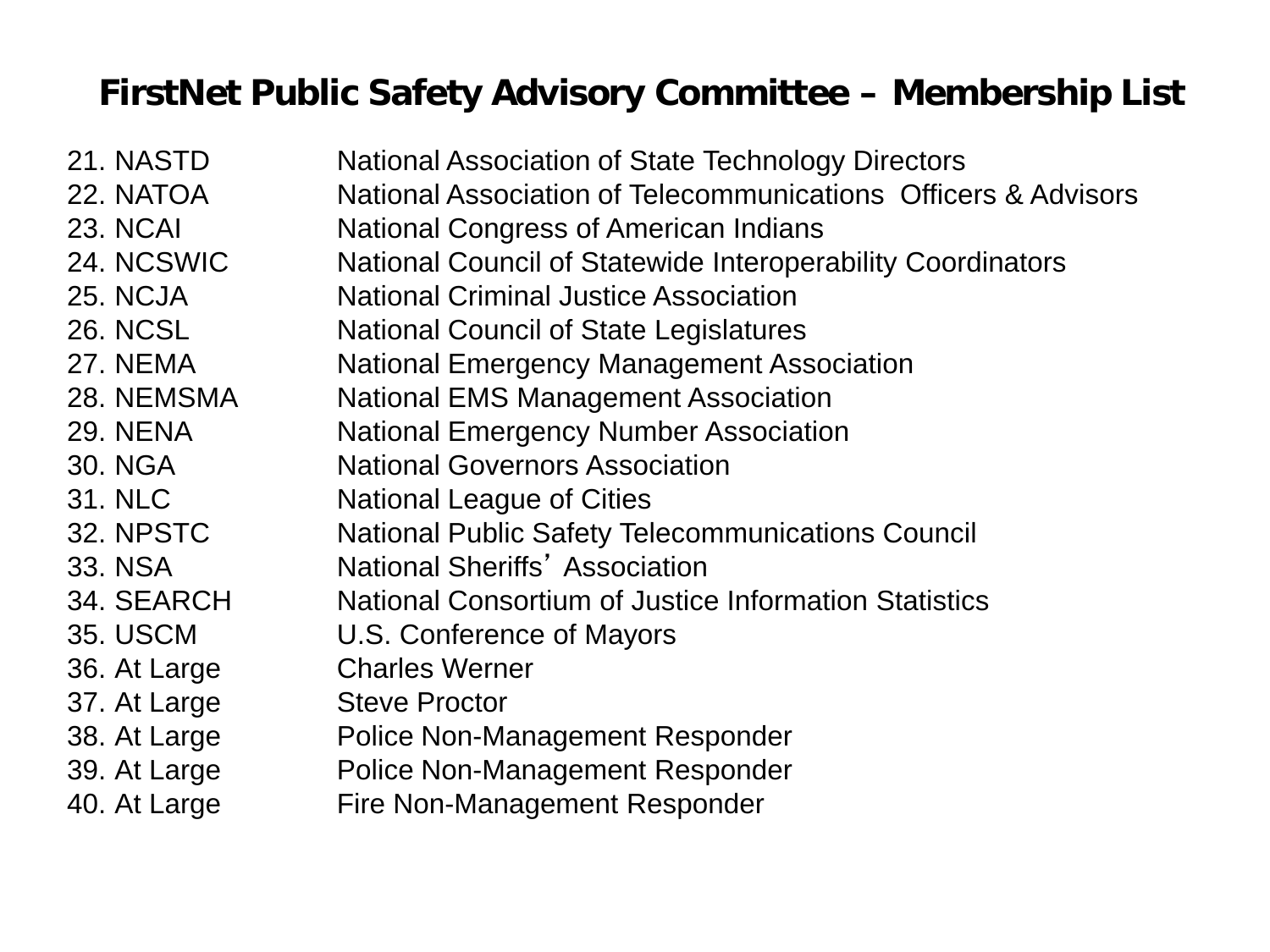





## **Technology Update**

#### Tom Sorley, Technology Committee Chair

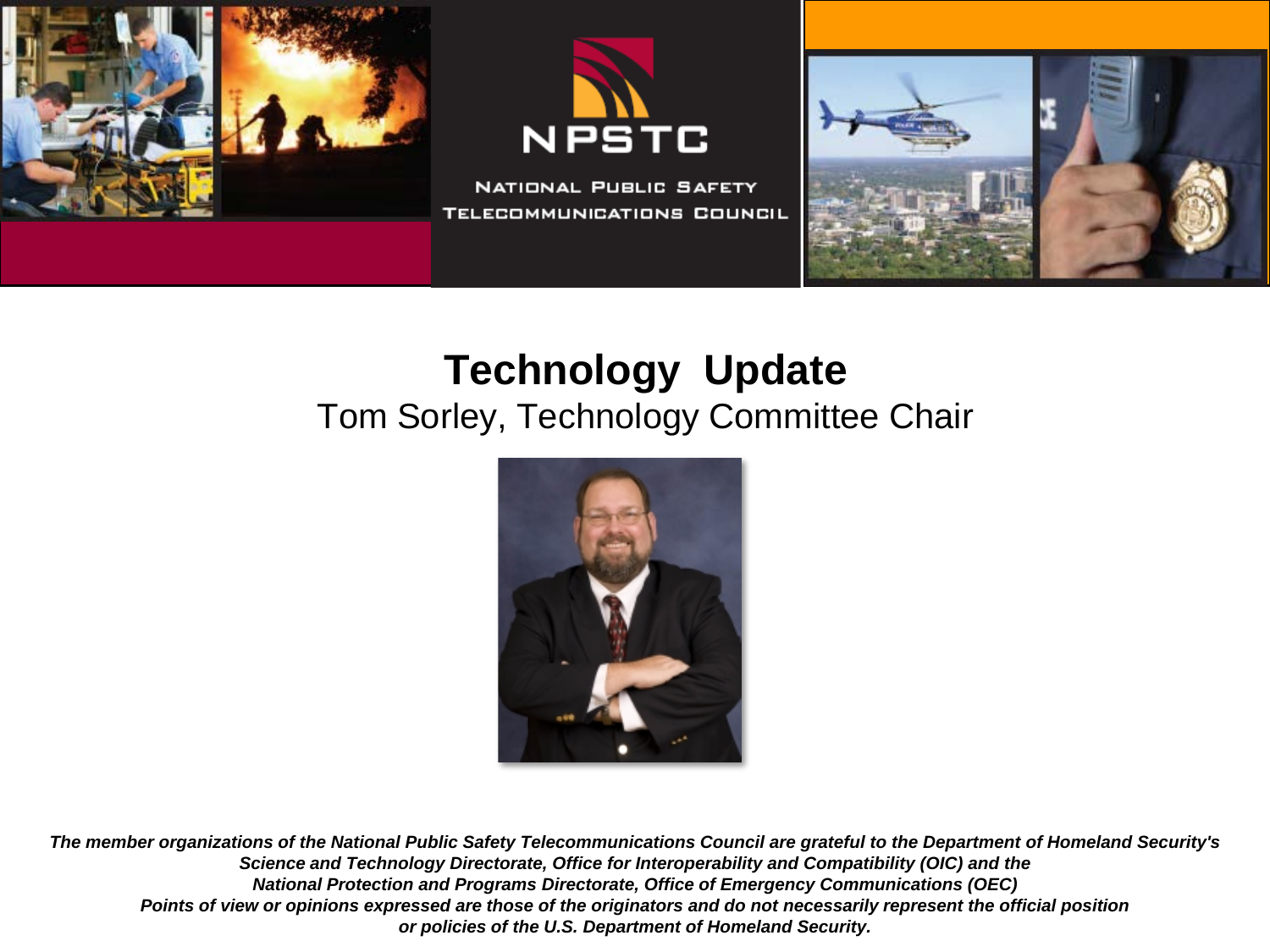**NPSTC Broadband Working Group Recap**



- In 2012, a new 700 MHz Broadband SOR was developed by a large working group of more than 170 public safety and industry experts.
	- The extensive, qualitative only draft (300+ pages) was created covering immediate, mid, and long term needs
		- This draft will be used as the basis for each new requirements effort going forward
	- The FirstNet Board of Directors asked NPSTC to provide a Launch Requirements document covering only what public safety will require at launch of network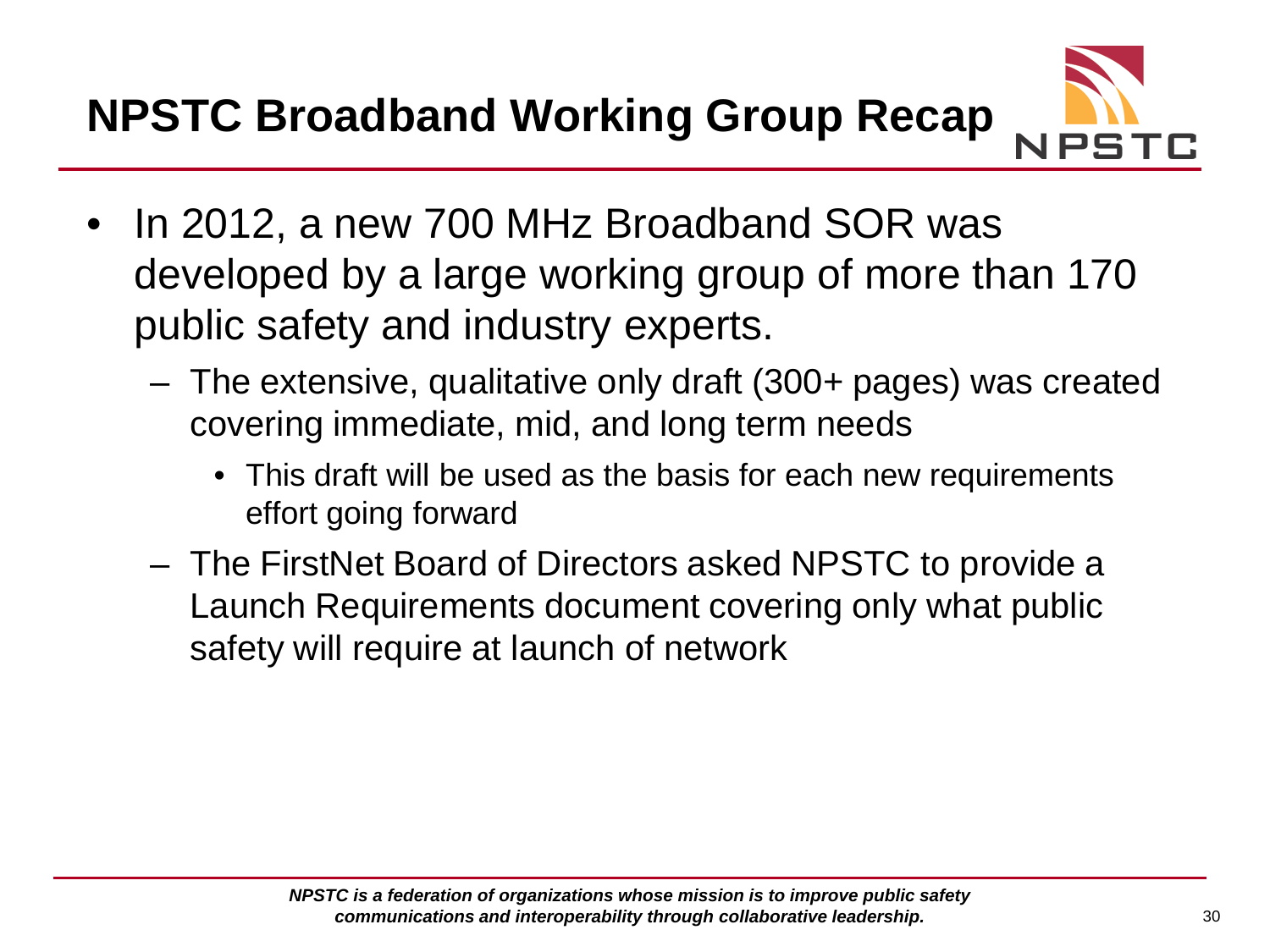**NPSTC Broadband Working Group Recap**



- In December of 2012, the Launch Requirements were approved by NPSTC and were sent to FirstNet for their review.
- Broadband Working Group is waiting on feedback from FirstNet to begin either quantifying the Launch Requirements or begin qualitative Stage 2 work (1-2 year requirements)
- PTT over LTE requirements development underway
- LTE Console requirements work to begin in the next 6 weeks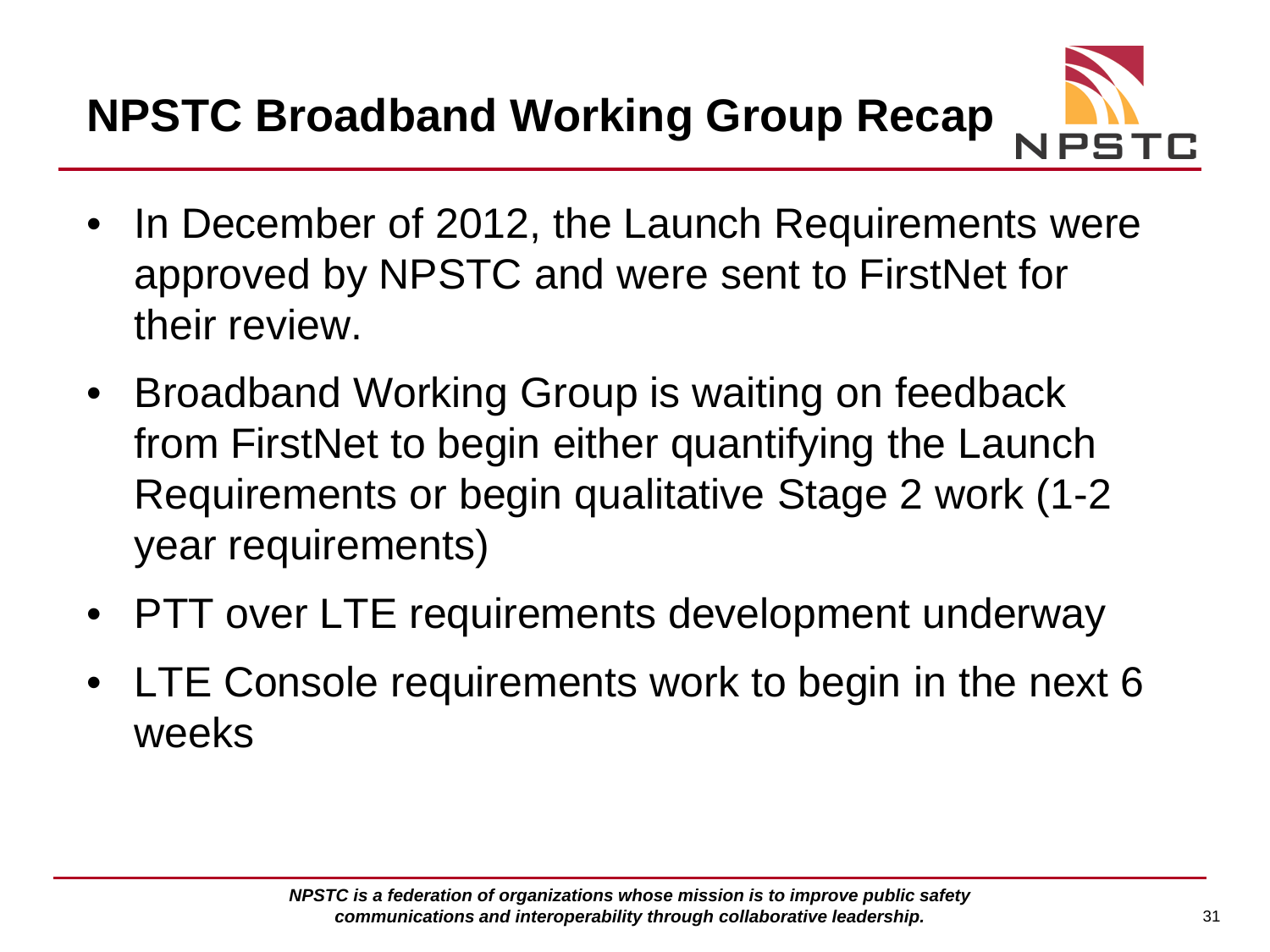# **Radio Programming Compatibility Requirements Working Group**



- Goal of Phase 1 Standard Export Format
	- Identify required and optional fields needed for interoperability
	- Publish Export Format document (P25 input?)
- Consensus group developed preliminary document for distribution
- Draft document circulated 12/6/2012
- Held industry webinar 1/10/13 with status check call on 2/15/13
- Deadline for industry feedback was 3/1/13
- Initial results discussion meeting here at IWCE 2013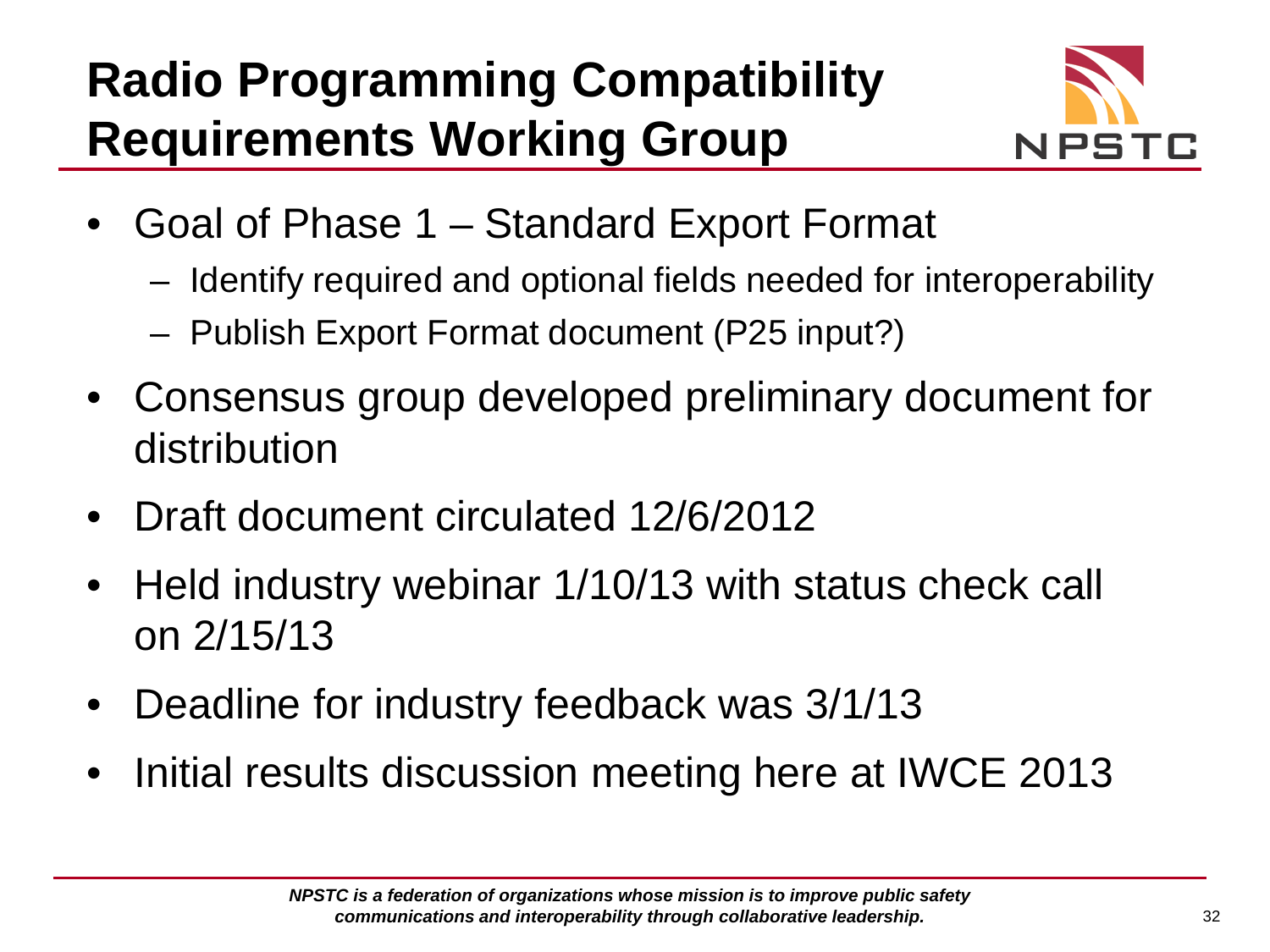# **Technology Issues**



- Radio PCR
	- Radio Programming Compatibility Requirements Working Group
	- Common interface allowing a single technician to program P25 radios from disparate vendors
- Video Technology Advisory Group (VTAG)
	- Ready to release an updated public safety video guide
	- Excellent resource before procuring or implementing video systems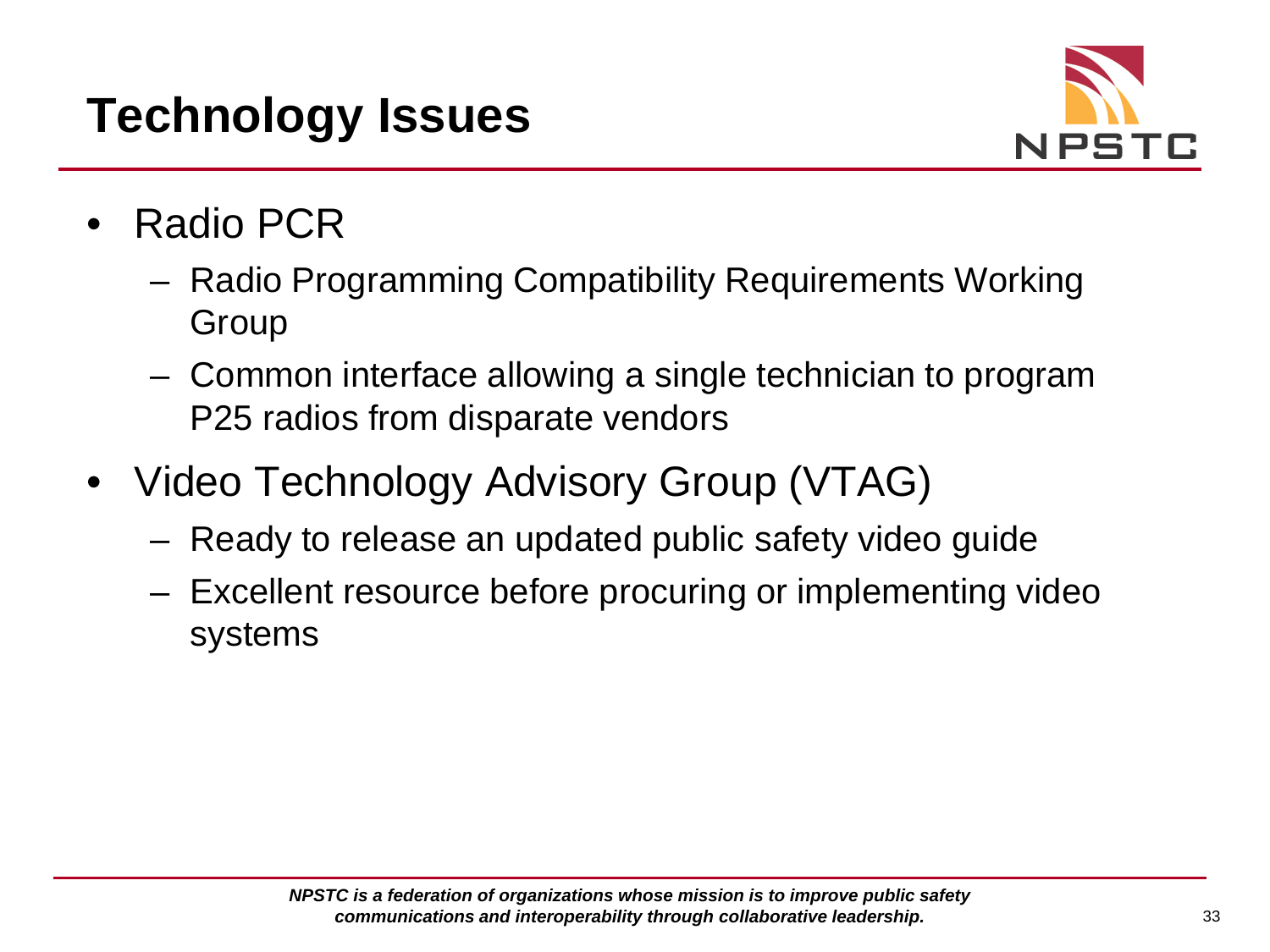**Video Technology Advisory Group (VTAG)**

- Added 3 new members in 2012 (Micheal Falcone, Justin Kates, William Badertscher)
- Video Quality in Public Safety (VQiPS) Leadership Team meeting held 11/5-6/12 with VTAG members in attendance. Set goals/work plan for 2013.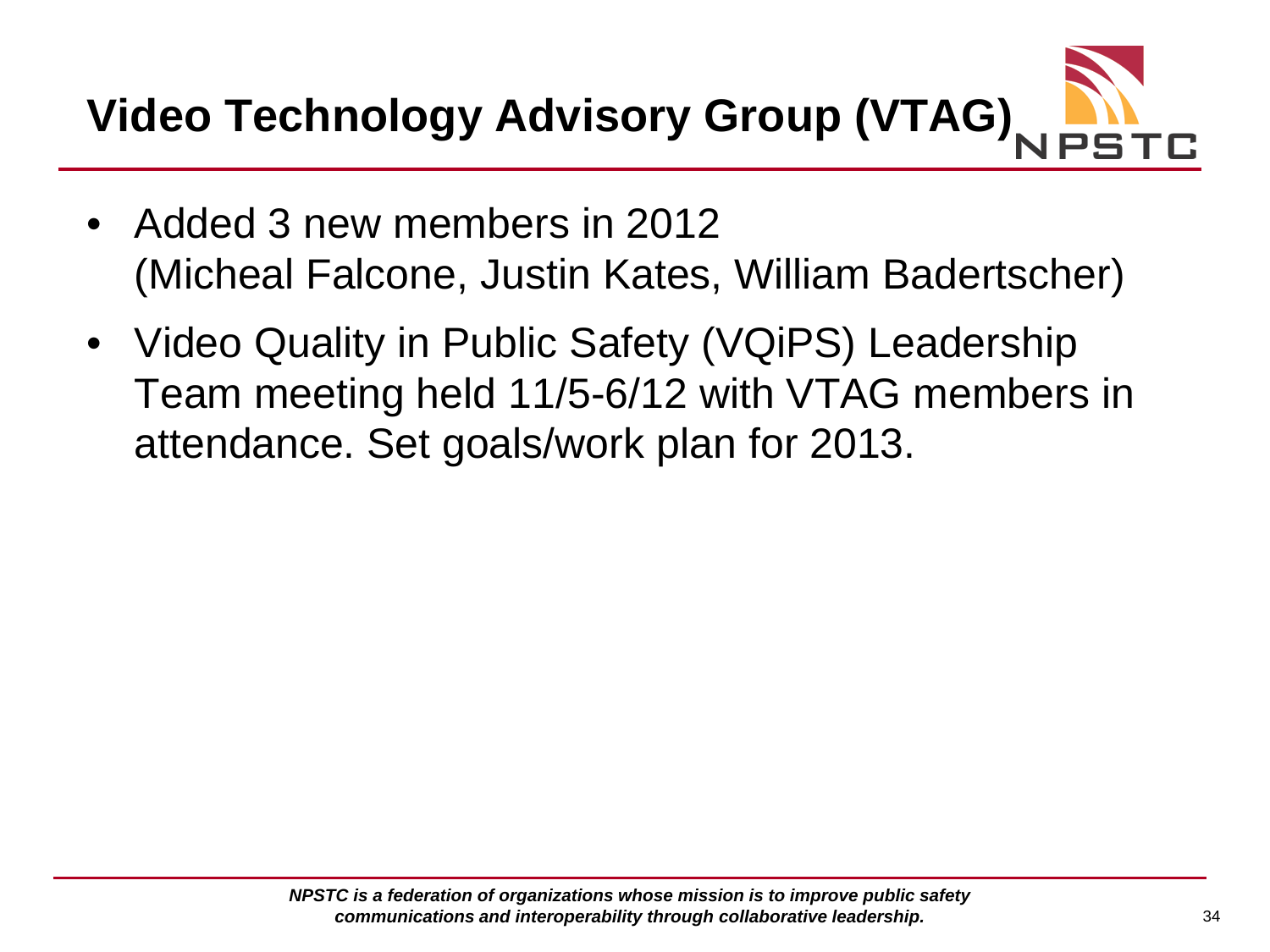# **Video Technology Advisory Group (VTAG)**

- 2013 Video Quality in Public Safety workshop set for 3/27-28/13 in Houston, Texas
- Ready to release an updated public safety video guide
	- Excellent resource before procuring or implementing video systems
	- More info see:

[http://www.pscr.gov/projects/video\\_quality/vqips/vqips.php](http://www.pscr.gov/projects/video_quality/vqips/vqips.php)